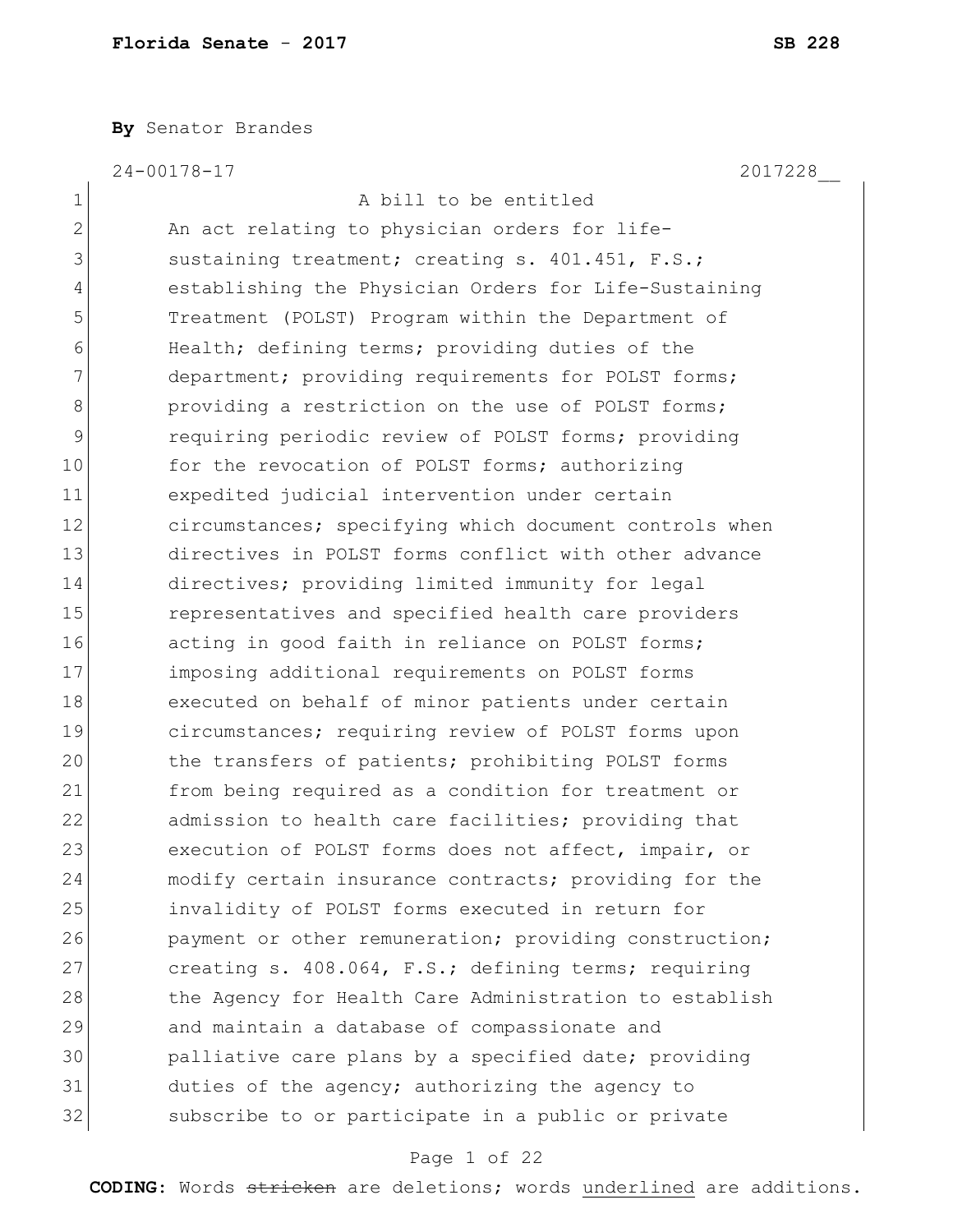24-00178-17 2017228\_\_ 33 clearinghouse in lieu of establishing and maintaining 34 an independent database; amending ss. 400.142 and 35 400.487, F.S.; authorizing specified personnel to 36 withhold or withdraw cardiopulmonary resuscitation if 37 a patient has a POLST form that contains an order not 38 to resuscitate; providing immunity from criminal 39 prosecution or civil liability to such personnel for 40 such actions; providing that the absence of a POLST 41 form does not preclude physicians from withholding or 42 withdrawing cardiopulmonary resuscitation; amending s. 43 400.605, F.S.; requiring the Department of Elderly 44 Affairs, in consultation with the agency, to adopt by 45 rule procedures for the implementation of POLST forms 46 in hospice care; amending s.  $400.6095$ ; F.S.; 47 authorizing hospice care teams to withhold or withdraw 48 cardiopulmonary resuscitation if presented with POLST 49 forms that contain an order not to resuscitate; 50 providing immunity from criminal prosecution or civil 51 liability to hospice staff for such actions; providing 52 that the absence of a POLST form does not preclude 53 physicians from withholding or withdrawing 54 cardiopulmonary resuscitation; amending s. 401.35, 55 F.S.; requiring the Department of Health to establish 56 circumstances and procedures for honoring certain 57 POLST forms; amending s. 401.45, F.S.; authorizing 58 emergency medical transportation providers to withhold 59 or withdraw cardiopulmonary resuscitation or other 60 medical interventions if presented with POLST forms 61 bthat contain an order not to resuscitate; amending s.

#### Page 2 of 22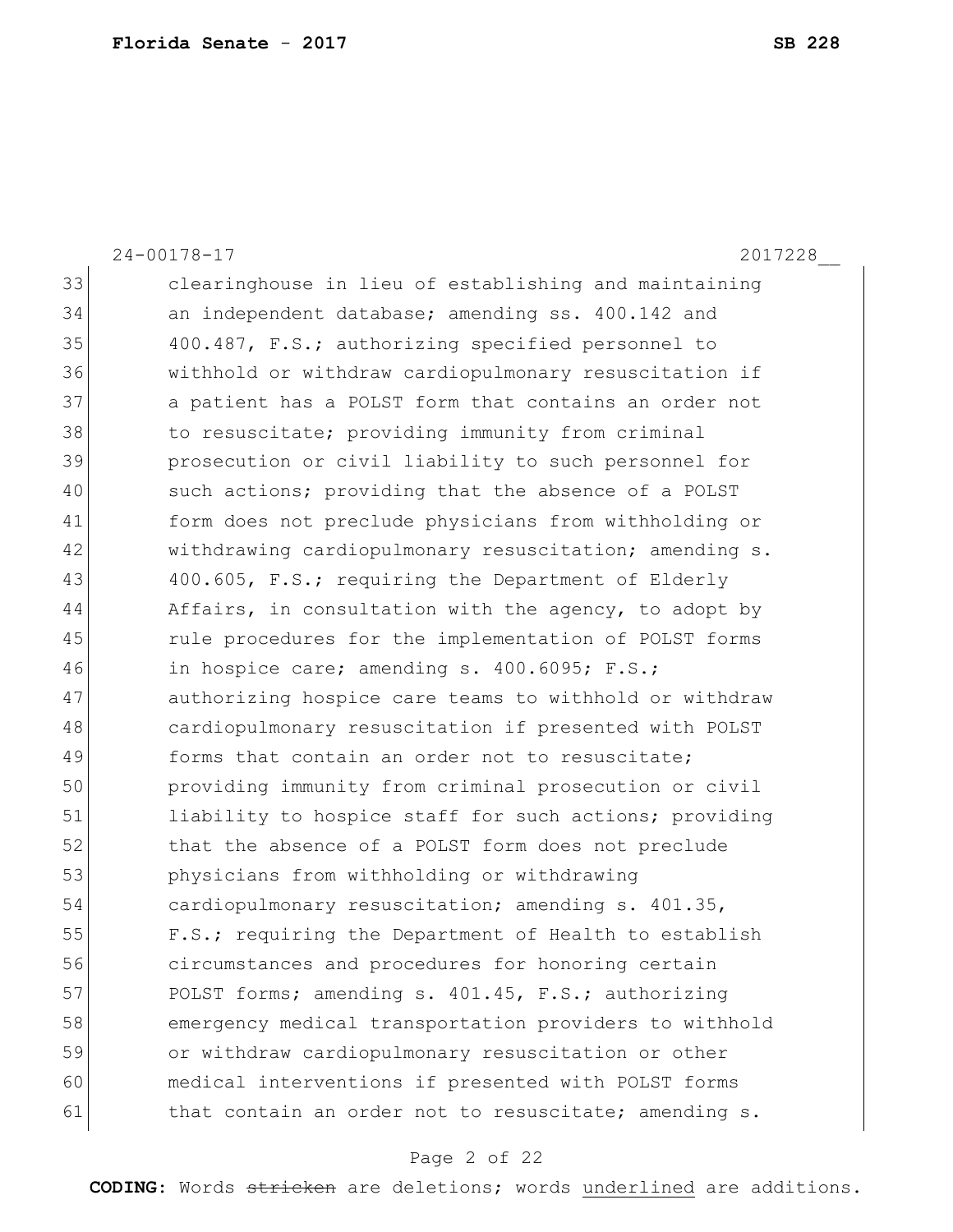24-00178-17 2017228\_\_ 62 429.255, F.S.; authorizing assisted living facility 63 **personnel to withhold or withdraw cardiopulmonary** 64 resuscitation if presented with POLST forms that 65 contain an order not to resuscitate; providing 66 immunity from criminal prosecution or civil liability 67 to facility staff and facilities for such actions; 68 providing that the absence of a POLST form does not 69 preclude physicians from withholding or withdrawing 70 cardiopulmonary resuscitation; amending s. 429.73, 71 F.S.; requiring the Department of Elderly Affairs to 72 adopt rules for the implementation of POLST forms in 73 adult family-care homes; authorizing providers of such 74 homes to withhold or withdraw cardiopulmonary 75 resuscitation if presented with POLST forms that 76 contain an order not to resuscitate; providing 77 immunity from criminal prosecution or civil liability 78 to providers for such actions; amending s. 456.072, 79 F.S.; authorizing certain licensees to withhold or 80 withdraw cardiopulmonary resuscitation or the use of 81 an external defibrillator if presented with orders not 82 to resuscitate or POLST forms that contain an order 83 and to resuscitate; requiring the Department of Health 84 to adopt rules providing for the implementation of 85 such orders; providing immunity from criminal 86 **prosecution or civil liability to licensees for** 87 | withholding or withdrawing cardiopulmonary 88 **resuscitation or the use of an automated defibrillator** 89 or for carrying out specified orders under certain 90 circumstances; amending s. 765.205, F.S.; requiring

#### Page 3 of 22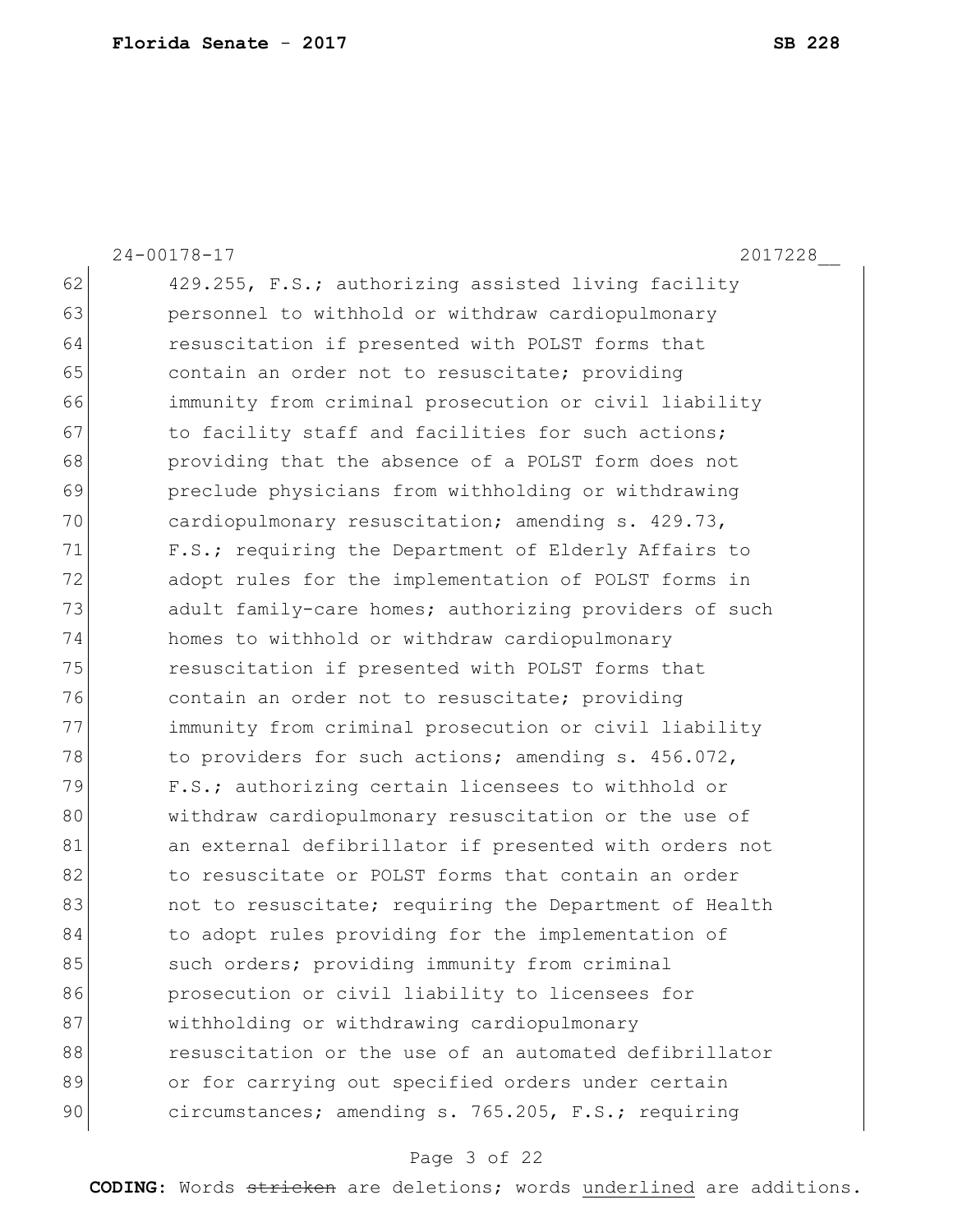|     | $24 - 00178 - 17$<br>2017228                                     |
|-----|------------------------------------------------------------------|
| 91  | health care surrogates to provide written consent for            |
| 92  | POLST forms under certain circumstances; providing an            |
| 93  | effective date.                                                  |
| 94  |                                                                  |
| 95  | Be It Enacted by the Legislature of the State of Florida:        |
| 96  |                                                                  |
| 97  | Section 1. Section 401.451, Florida Statutes, is created to      |
| 98  | read:                                                            |
| 99  | 401.451 Physician Orders for Life-Sustaining Treatment           |
| 100 | Program.-The Physician Orders for Life-Sustaining Treatment      |
| 101 | Program is established within the Department of Health to        |
| 102 | implement and administer the development and use of physician    |
| 103 | orders for life-sustaining treatment consistent with this        |
| 104 | section and to collaborate with the Agency for Health Care       |
| 105 | Administration in the implementation and operation of the        |
| 106 | Clearinghouse for Compassionate and Palliative Care Plans        |
| 107 | created under s. 408.064.                                        |
| 108 | (1) DEFINITIONS. - As used in this section, the term:            |
| 109 | (a) "Advance directive" has the same meaning as provided in      |
| 110 | s. 765.101.                                                      |
| 111 | (b) "Agency" means the Agency for Health Care                    |
| 112 | Administration.                                                  |
| 113 | (c) "Clearinghouse for Compassionate and Palliative Care         |
| 114 | Plans" or "clearinghouse" has the same meaning as provided in s. |
| 115 | 408.064.                                                         |
| 116 | (d) "End-stage condition" has the same meaning as provided       |
| 117 | in s. 765.101.                                                   |
| 118 | (e) "Examining physician" means a physician who examines a       |
| 119 | patient who wishes, or whose legal representative wishes, to     |
|     |                                                                  |

#### Page 4 of 22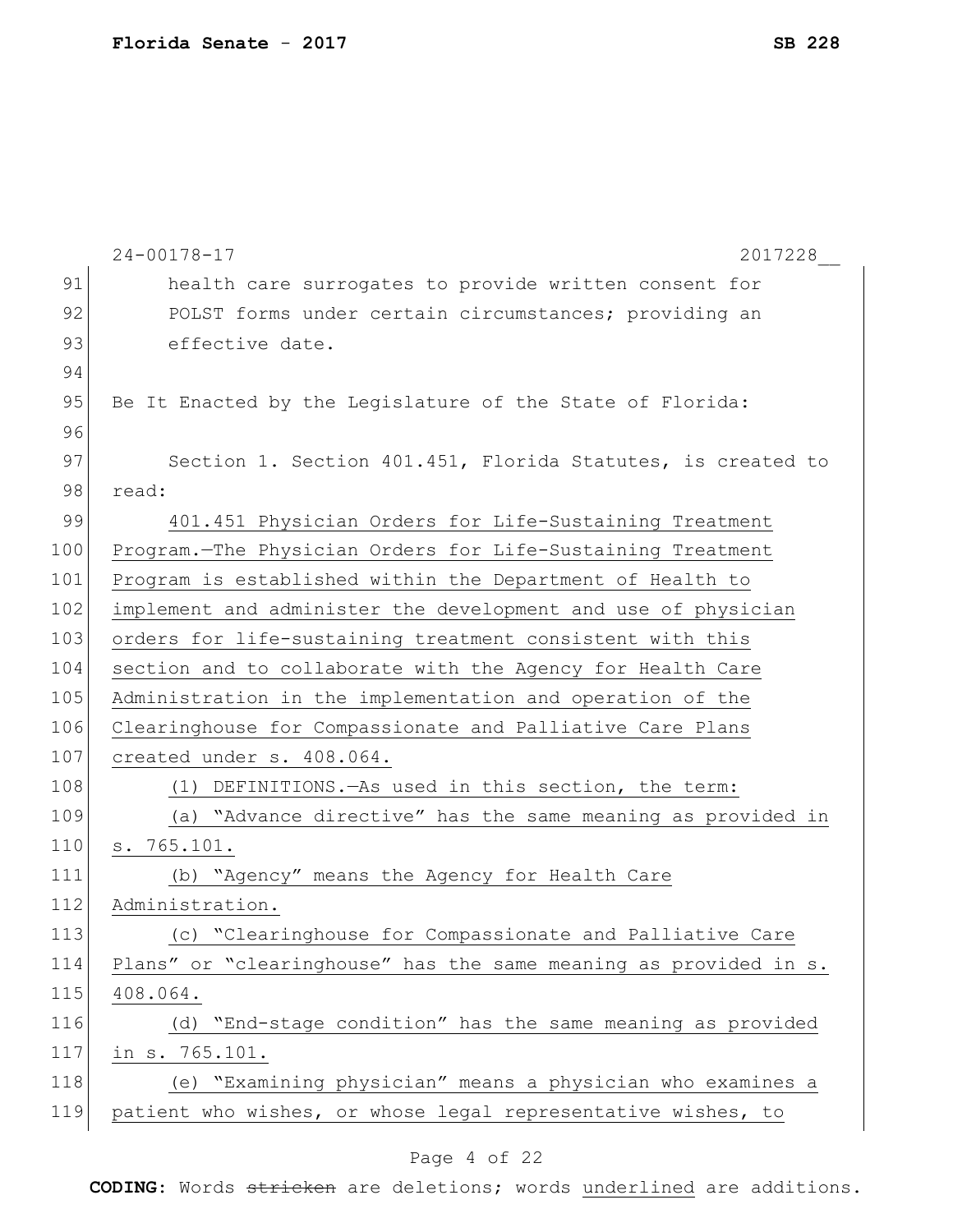|     | $24 - 00178 - 17$<br>2017228                                     |
|-----|------------------------------------------------------------------|
| 120 | execute a POLST form; who attests to the ability of the patient  |
| 121 | or the patient's legal representative to make and communicate    |
| 122 | health care decisions; who signs the POLST form; and who attests |
| 123 | to the execution of the POLST form by the patient or by the      |
| 124 | patient's legal representative.                                  |
| 125 | (f) "Health care provider" has the same meaning as provided      |
| 126 | in s. 408.07.                                                    |
| 127 | (g) "Legal representative" means a patient's legally             |
| 128 | authorized health care surrogate or proxy as provided in chapter |
| 129 | 765, a patient's court-appointed guardian as provided in chapter |
| 130 | 744 who has been delegated authority to make health care         |
| 131 | decisions on behalf of the patient, an attorney in fact under a  |
| 132 | durable power of attorney as provided in chapter 709 who has     |
| 133 | been delegated authority to make health care decisions on behalf |
| 134 | of the patient, or a patient's parent if the patient is under 18 |
| 135 | years of age.                                                    |
| 136 | (h) "Order not to resuscitate" means an order issued under       |
| 137 | s. 401.45(3).                                                    |
| 138 | (i) "Physician order for life-sustaining treatment" or           |
| 139 | "POLST" means an order issued pursuant to this section which     |
| 140 | specifies a patient with an end-stage condition and provides     |
| 141 | directives for that patient's medical treatment and care under   |
| 142 | certain conditions.                                              |
| 143 | DUTIES OF THE DEPARTMENT. - The department shall:<br>(2)         |
| 144 | (a) Adopt rules to implement and administer the POLST            |
| 145 | program.                                                         |
| 146 | Prescribe a standardized POLST form.<br>(d)                      |
| 147 | Provide the POLST form in an electronic format on the<br>(C)     |
| 148 | department's website and prominently state on the website the    |

# Page 5 of 22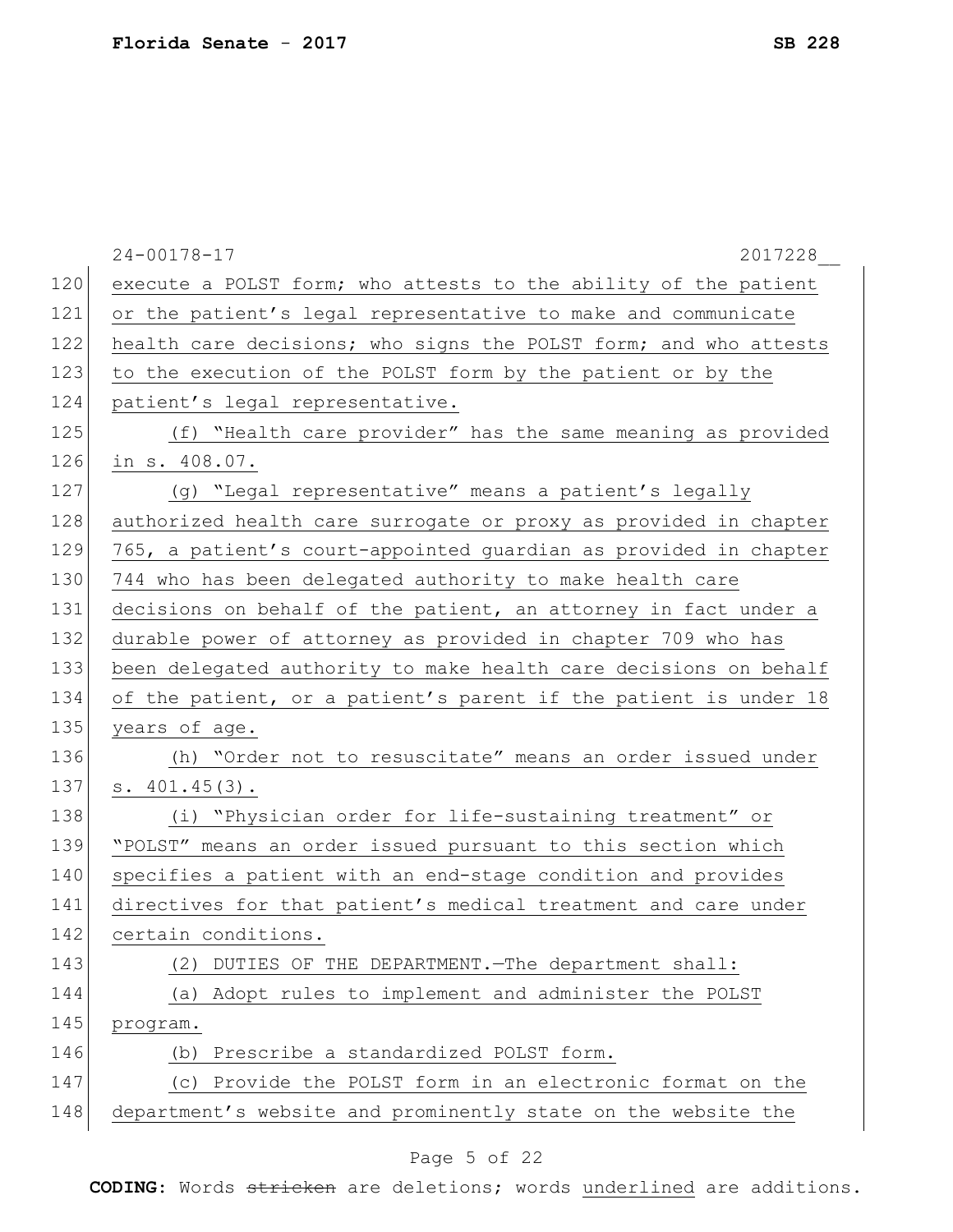| $24 - 00178 - 17$<br>2017228                                     |
|------------------------------------------------------------------|
| requirements for a POLST form as specified under paragraph       |
| $(3)$ (a).                                                       |
| (d) Consult with health care professional licensing groups,      |
| provider advocacy groups, medical ethicists, and other           |
| appropriate stakeholders on the development of rules and forms   |
| to implement and administer the POLST program.                   |
| (e) Collaborate with the agency to develop and maintain the      |
| clearinghouse.                                                   |
| (f) Ensure that department staff receive ongoing training        |
| on the POLST program and are aware of the availability of POLST  |
| forms.                                                           |
| (g) Recommend a statewide, uniform process for identifying       |
| a patient who has, or whose legal representative has, executed a |
| POLST form and for providing the contact information for the     |
| examining physician to the health care providers currently       |
| treating the patient.                                            |
| (h) Adopt POLST-related continuing education requirements        |
| for health care providers licensed by the department.            |
| (i) Develop a process for collecting feedback from health        |
| care providers to facilitate the periodic redesign of the POLST  |
| form in accordance with current health care best practices.      |
| (3) POLST FORM.-                                                 |
| (a) Requirements. - A POLST form may not include a directive     |
| regarding hydration or the preselection of any decision or       |
| directive. A POLST form must be voluntarily executed by the      |
| patient or, if the patient is incapacitated or a minor, the      |
| patient's legal representative, and all directives included in   |
| the form must be made by the patient or, if the patient is       |
| incapacitated or a minor, the patient's legal representative at  |
|                                                                  |

# Page 6 of 22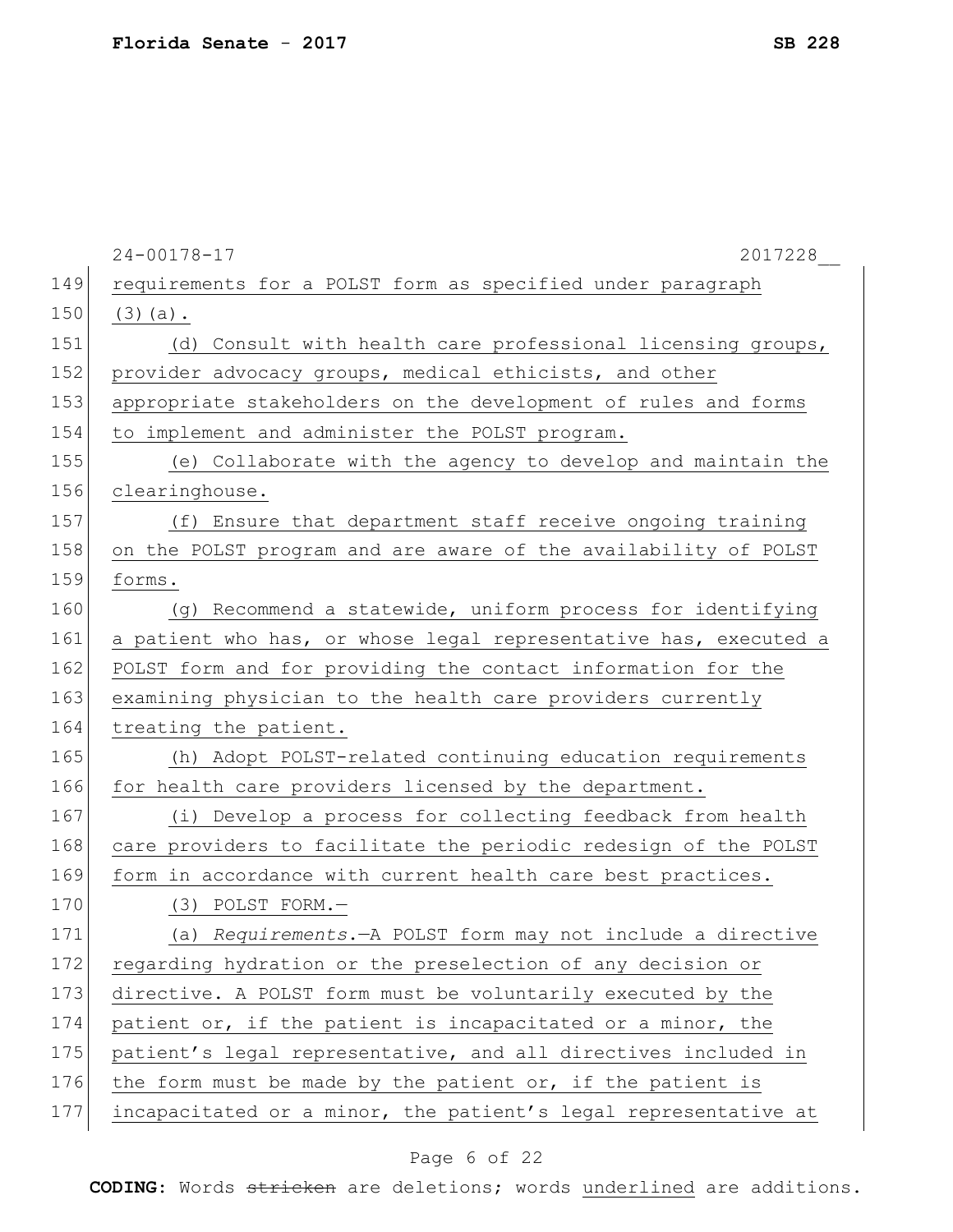|     | $24 - 00178 - 17$<br>2017228                                     |
|-----|------------------------------------------------------------------|
| 178 | the time of signing the form. A POLST form is not valid and may  |
| 179 | not be included in a patient's medical records or submitted to   |
| 180 | the clearinghouse unless the form:                               |
| 181 | 1. Is printed on one or both sides of a single piece of          |
| 182 | paper in a solid color or on white paper as determined by        |
| 183 | department rule;                                                 |
| 184 | 2. Includes the signatures of the patient and the patient's      |
| 185 | examining physician or, if the patient is incapacitated or a     |
| 186 | minor, the patient's legal representative and the patient's      |
| 187 | examining physician. The POLST form may be executed only after   |
| 188 | the examining physician consults with the patient or the         |
| 189 | patient's legal representative, as appropriate;                  |
| 190 | 3. Prominently states that completion of a POLST form is         |
| 191 | voluntary, that the execution or use of a POLST form may not be  |
| 192 | required as a condition for medical treatment, and that a POLST  |
| 193 | form may not be given effect if the patient is conscious and     |
| 194 | competent to make health care decisions;                         |
| 195 | 4. Prominently provides in a conspicuous location on the         |
| 196 | form a space for the patient's examining physician to attest     |
| 197 | that, in his or her good faith clinical judgment, at the time    |
| 198 | the POLST form is completed and signed, the patient has the      |
| 199 | ability to make and communicate health care decisions or, if the |
| 200 | patient is incapacitated or a minor, that the patient's legal    |
| 201 | representative has such ability;                                 |
| 202 | 5. Includes an expiration date, provided by the patient's        |
| 203 | examining physician, that is within 1 year after the patient or  |
| 204 | the patient's legal representative signs the form or that is     |
| 205 | contingent on completion of the course of treatment addressed in |
| 206 | the POLST form, whichever occurs first; and                      |
|     |                                                                  |

# Page 7 of 22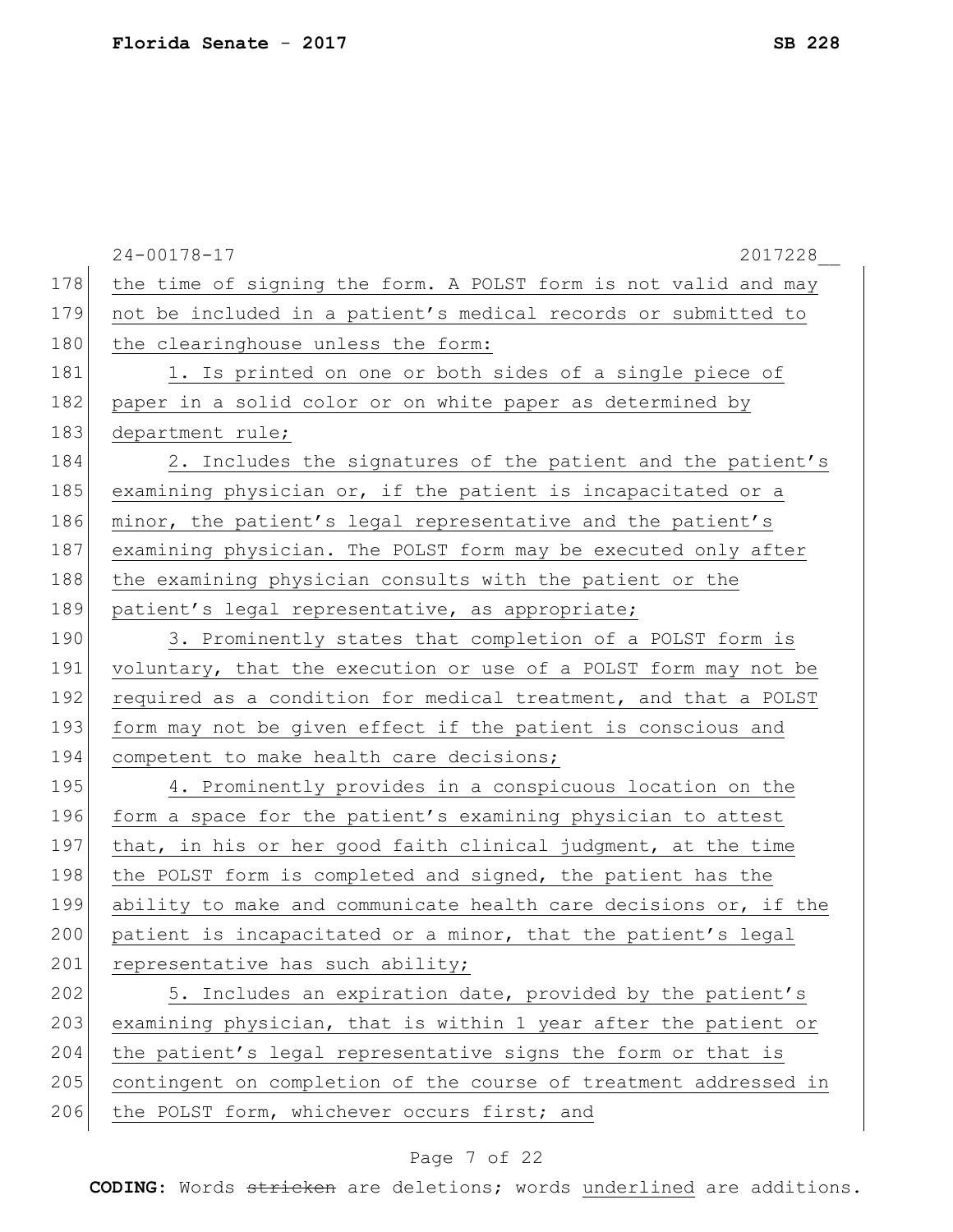|     | $24 - 00178 - 17$<br>2017228                                     |
|-----|------------------------------------------------------------------|
| 207 | 6. Identifies the medical condition or conditions, provided      |
| 208 | by the patient's examining physician, that necessitate the POLST |
| 209 | form.                                                            |
| 210 | (b) Restriction on the use of a POLST form. - A POLST form       |
| 211 | may be completed only by or for a patient determined by the      |
| 212 | patient's examining physician to have an end-stage condition or  |
| 213 | a patient who, in the good faith clinical judgment of the        |
| 214 | examining physician, is suffering from a life-limiting medical   |
| 215 | condition that will likely result in the death of the patient    |
| 216 | within 1 year after the execution of the form.                   |
| 217 | (c) Periodic review of a POLST form. At a minimum, the           |
| 218 | patient's examining physician must review the patient's POLST    |
| 219 | form with the patient or the patient's legal representative, as  |
| 220 | appropriate, when the patient:                                   |
| 221 | 1. Is transferred from one health care facility or level of      |
| 222 | care to another in accordance with subsection (6);               |
| 223 | 2. Is discharged from a health care facility to return home      |
| 224 | before the expiration of the POLST form;                         |
| 225 | 3. Experiences a substantial change in his or her condition      |
| 226 | as determined by the patient's examining physician, in which     |
| 227 | case the review must occur within 24 hours after the substantial |
| 228 | change; or                                                       |
| 229 | 4. Expresses an intent to change his or her medical              |
| 230 | treatment preferences.                                           |
| 231 | (d) Revocation of a POLST form.-                                 |
| 232 | 1. A POLST form may be revoked at any time by the patient        |
| 233 | or the patient's legal representative if the patient is a minor  |
| 234 | or if the patient is incapacitated and has granted the authority |
| 235 | to revoke a POLST form to his or her legal representative.       |

# Page 8 of 22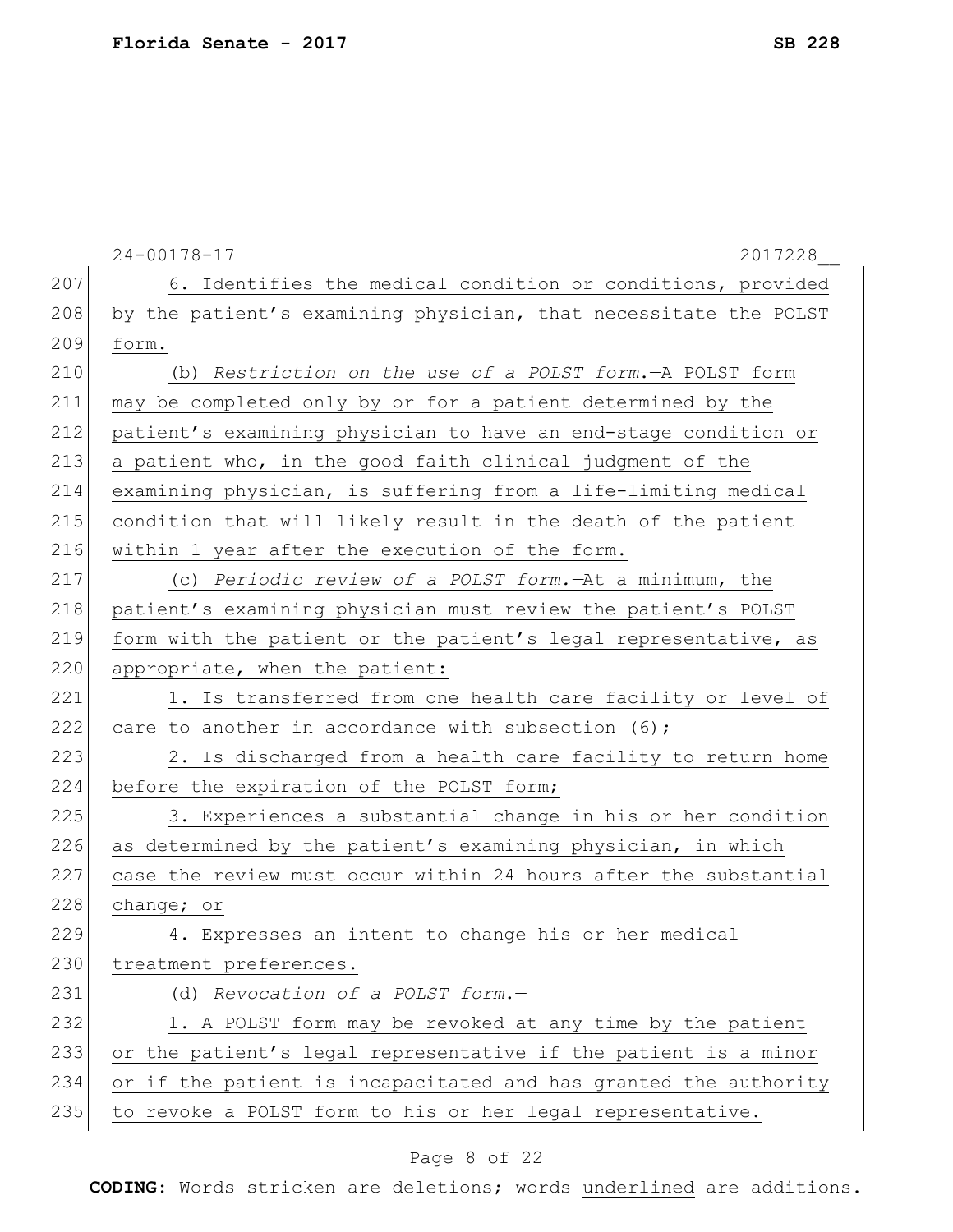|     | $24 - 00178 - 17$<br>2017228                                     |
|-----|------------------------------------------------------------------|
| 236 | 2. The execution of a POLST form by a patient and the            |
| 237 | patient's examining physician or, if the patient is              |
| 238 | incapacitated or a minor, by the patient's legal representative  |
| 239 | and the patient's examining physician under this section         |
| 240 | automatically revokes all POLST forms previously executed by the |
| 241 | patient.                                                         |
| 242 | (e) Review of a legal representative's decision on a POLST       |
| 243 | form. If a family member of the patient, the health care         |
| 244 | facility providing services to the patient, or the patient's     |
| 245 | physician who may reasonably be expected to be affected by the   |
| 246 | patient's POLST form directives believes that directives         |
| 247 | executed by the patient's legal representative are in conflict   |
| 248 | with the patient's prior expressed desires regarding end-of-life |
| 249 | care, the family member, facility, or physician may seek         |
| 250 | expedited judicial intervention pursuant to the Florida Probate  |
| 251 | Rules.                                                           |
| 252 | (f) Conflicting advance directives. To the extent that a         |
| 253 | directive made on a patient's POLST form conflicts with another  |
| 254 | advance directive of the patient which addresses a substantially |
| 255 | similar health care condition or treatment, the document most    |
| 256 | recently signed by the patient takes precedence. Such directives |
| 257 | may include, but are not limited to:                             |
| 258 | 1. A living will.                                                |
| 259 | 2. A health care power of attorney.                              |
| 260 | 3. A POLST form for the specific medical condition or            |
| 261 | treatment.                                                       |
| 262 | 4. An order not to resuscitate.                                  |
| 263 | (4) ACTING IN GOOD FAITH; LIMITED IMMUNITY.-                     |
| 264 | (a) An individual acting in good faith as a legal                |
|     |                                                                  |

# Page 9 of 22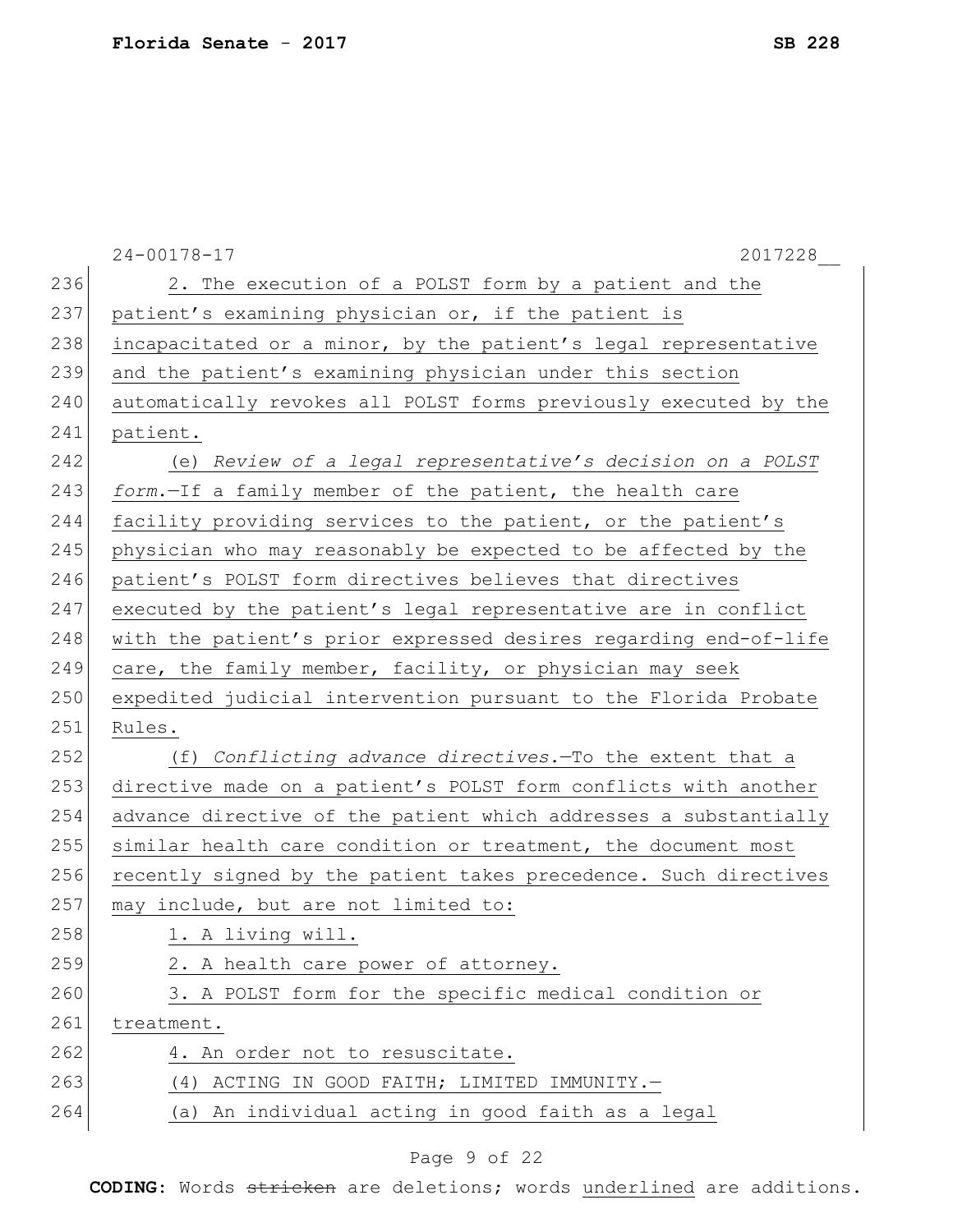|     | 2017228<br>$24 - 00178 - 17$                                     |
|-----|------------------------------------------------------------------|
| 265 | representative who executes a POLST form on behalf of an         |
| 266 | incapacitated patient or a minor patient in accordance with this |
| 267 | section and rules adopted by the department is not subject to    |
| 268 | criminal prosecution or civil liability for executing the POLST  |
| 269 | form.                                                            |
| 270 | (b) A licensee, physician, medical director, emergency           |
| 271 | medical technician, paramedic, or registered nurse who in good   |
| 272 | faith complies with a POLST form is not subject to criminal      |
| 273 | prosecution or civil liability for complying with the POLST      |
| 274 | form, and has not engaged in negligent or unprofessional conduct |
| 275 | as a result of carrying out the directives of a POLST form       |
| 276 | executed in accordance with this section and rules adopted by    |
| 277 | the department.                                                  |
| 278 | (5) POLST FORM FOR A MINOR PATIENT. - If a medical order on a    |
| 279 | POLST form executed for a minor patient directs that life-       |
| 280 | sustaining treatment may be withheld from the minor patient, the |
| 281 | order must include certifications by the patient's examining     |
| 282 | physician and a health care provider other than the examining    |
| 283 | physician stating that, in their clinical judgement, an order to |
| 284 | withhold medical treatment is in the best interest of the minor  |
| 285 | patient. A POLST form for a minor patient must be signed by the  |
| 286 | minor patient's legal representative. The minor patient's        |
| 287 | examining physician must certify the basis for the authority of  |
| 288 | the minor patient's legal representative to execute the POLST    |
| 289 | form on behalf of the minor patient, including the legal         |
| 290 | representative's compliance with the relevant provisions of      |
| 291 | chapter 744 or chapter 765.                                      |
| 292 | (6) PATIENT TRANSFER; POLST FORM REVIEW REQUIRED. - If a         |
| 293 | patient whose goals and preferences for care have been entered   |
|     |                                                                  |

# Page 10 of 22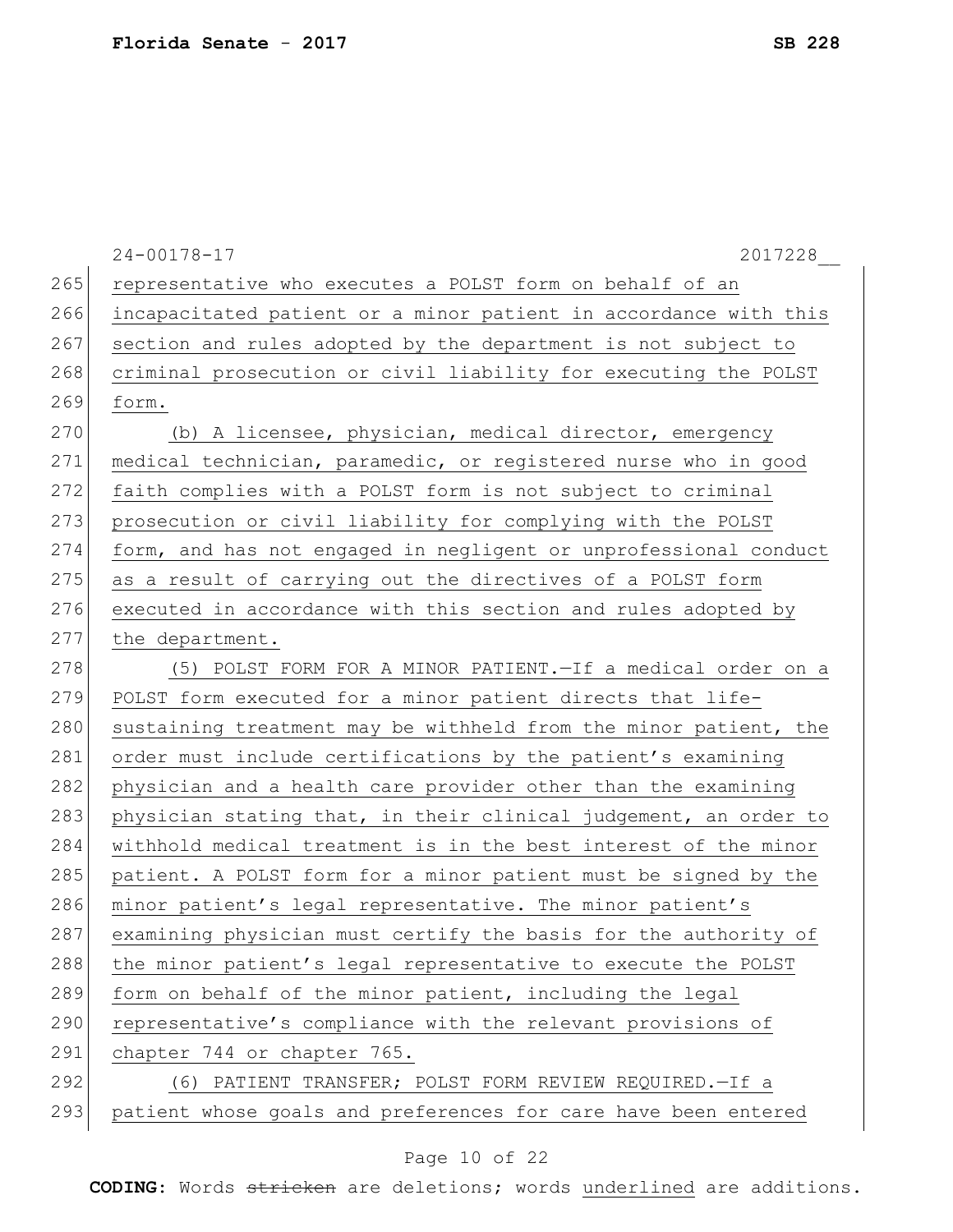|     | $24 - 00178 - 17$<br>2017228                                     |
|-----|------------------------------------------------------------------|
| 294 | in a valid POLST form is transferred from one health care        |
| 295 | facility or level of care to another, the health care facility   |
| 296 | or level of care initiating the transfer must communicate the    |
| 297 | existence of the POLST form to the receiving facility or level   |
| 298 | of care before the transfer. Upon the patient's transfer, the    |
| 299 | treating health care provider at the receiving facility or level |
| 300 | of care must review the POLST form with the patient or, if the   |
| 301 | patient is incapacitated or a minor, the patient's legal         |
| 302 | representative.                                                  |
| 303 | (7) POLST FORM NOT A PREREQUISITE. - A POLST form may not be     |
| 304 | a prerequisite for receiving medical services or for admission   |
| 305 | to a health care facility. A health care facility or health care |
| 306 | provider may not require a person to complete, revise, or revoke |
| 307 | a POLST form as a condition of receiving medical services or     |
| 308 | treatment or as a condition of admission. The execution,         |
| 309 | revision, or revocation of a POLST form must be a voluntary      |
| 310 | decision of the patient or, if the patient is incapacitated or a |
| 311 | minor, the patient's legal representative.                       |
| 312 | (8) INSURANCE NOT AFFECTED. The presence or absence of a         |
| 313 | POLST form does not affect, impair, or modify a contract of life |
| 314 | or health insurance or annuity to which an individual is a party |
| 315 | and may not serve as the basis for a delay in issuing or         |
| 316 | refusing to issue a policy of life or health insurance or an     |
| 317 | annuity or for an increase or decrease in premiums charged to    |
| 318 | the individual.                                                  |
| 319 | (9) INVALIDITY. - A POLST form is invalid if payment or other    |
| 320 | remuneration was offered or made in exchange for execution of    |
| 321 | the form.                                                        |
| 322 | (10) CONSTRUCTION. - This section may not be construed to        |
|     |                                                                  |

# Page 11 of 22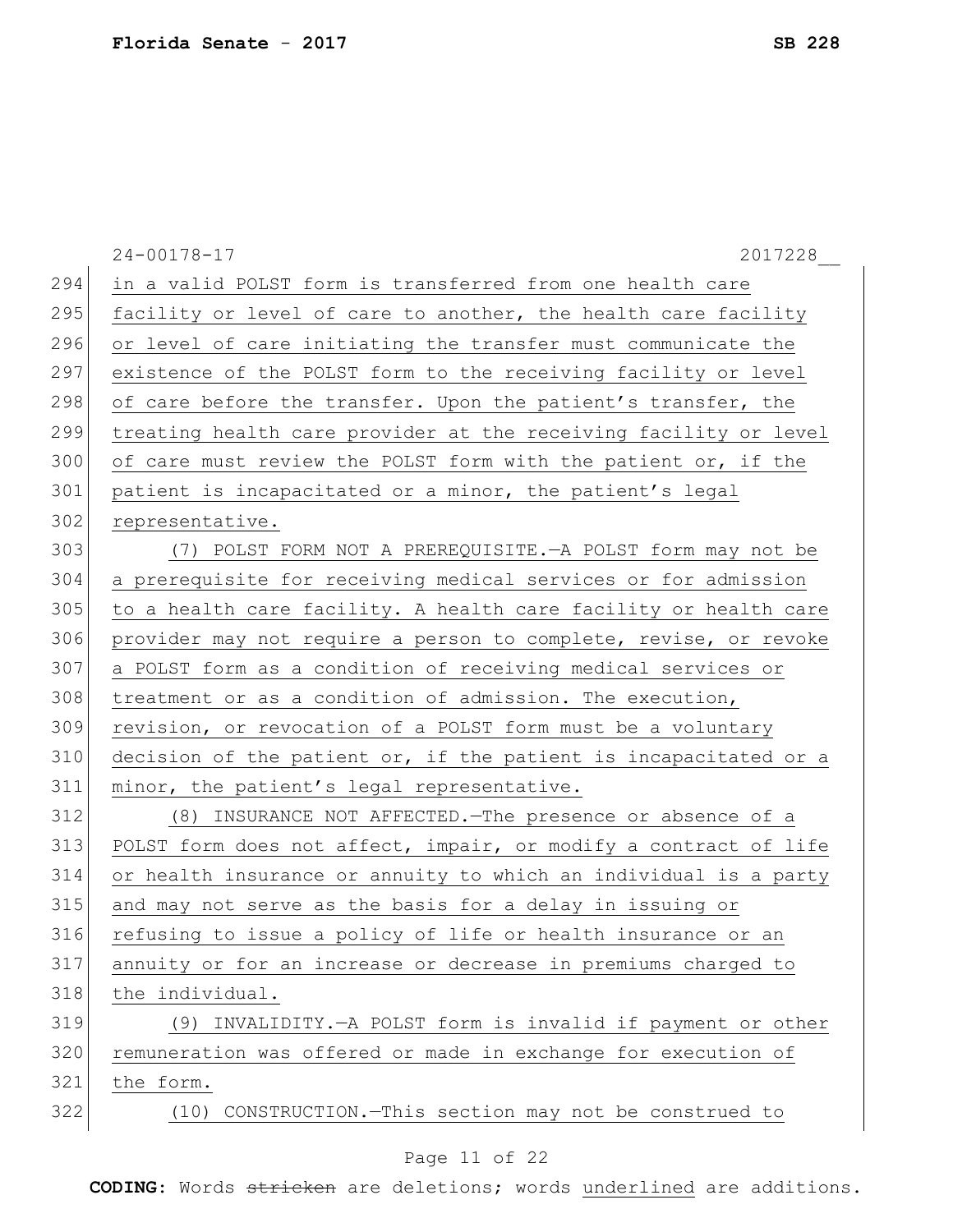|     | $24 - 00178 - 17$<br>2017228                                    |
|-----|-----------------------------------------------------------------|
| 323 | condone, authorize, or approve mercy killing or euthanasia. The |
| 324 | Legislature does not intend that this act be construed as       |
| 325 | authorizing an affirmative or deliberate act to end a person's  |
| 326 | life, except to allow the natural process of dying.             |
| 327 | Section 2. Section 408.064, Florida Statutes, is created to     |
| 328 | read:                                                           |
| 329 | 408.064 Clearinghouse for Compassionate and Palliative Care     |
| 330 | $Plans.$ -                                                      |
| 331 | (1) DEFINITIONS. - As used in this section, the term:           |
| 332 | (a) "Advance directive" has the same meaning as provided in     |
| 333 | s. 765.101.                                                     |
| 334 | (b) "Clearinghouse for Compassionate and Palliative Care        |
| 335 | Plans" or "clearinghouse" means the state's electronic database |
| 336 | of compassionate and palliative care plans submitted by         |
| 337 | residents of this state and managed by the agency pursuant to   |
| 338 | this section.                                                   |
| 339 | (c) "Compassionate and palliative care plan" or "plan"          |
| 340 | means an end-of-life document or medical directive document     |
| 341 | recognized by this state and executed by a resident of this     |
| 342 | state, including, but not limited to, an advance directive, an  |
| 343 | order not to resuscitate, a physician order for life-sustaining |
| 344 | treatment, or a health care surrogate designation.              |
| 345 | (d) "Department" means the Department of Health.                |
| 346 | (e) "End-stage condition" has the same meaning as provided      |
| 347 | in s. 765.101.                                                  |
| 348 | (f) "Order not to resuscitate" means an order issued            |
| 349 | pursuant to s. 401.45(3).                                       |
| 350 | (g) "Physician order for life-sustaining treatment" or          |
| 351 | "POLST" means an order issued pursuant to s. 401.451 which      |
|     |                                                                 |

# Page 12 of 22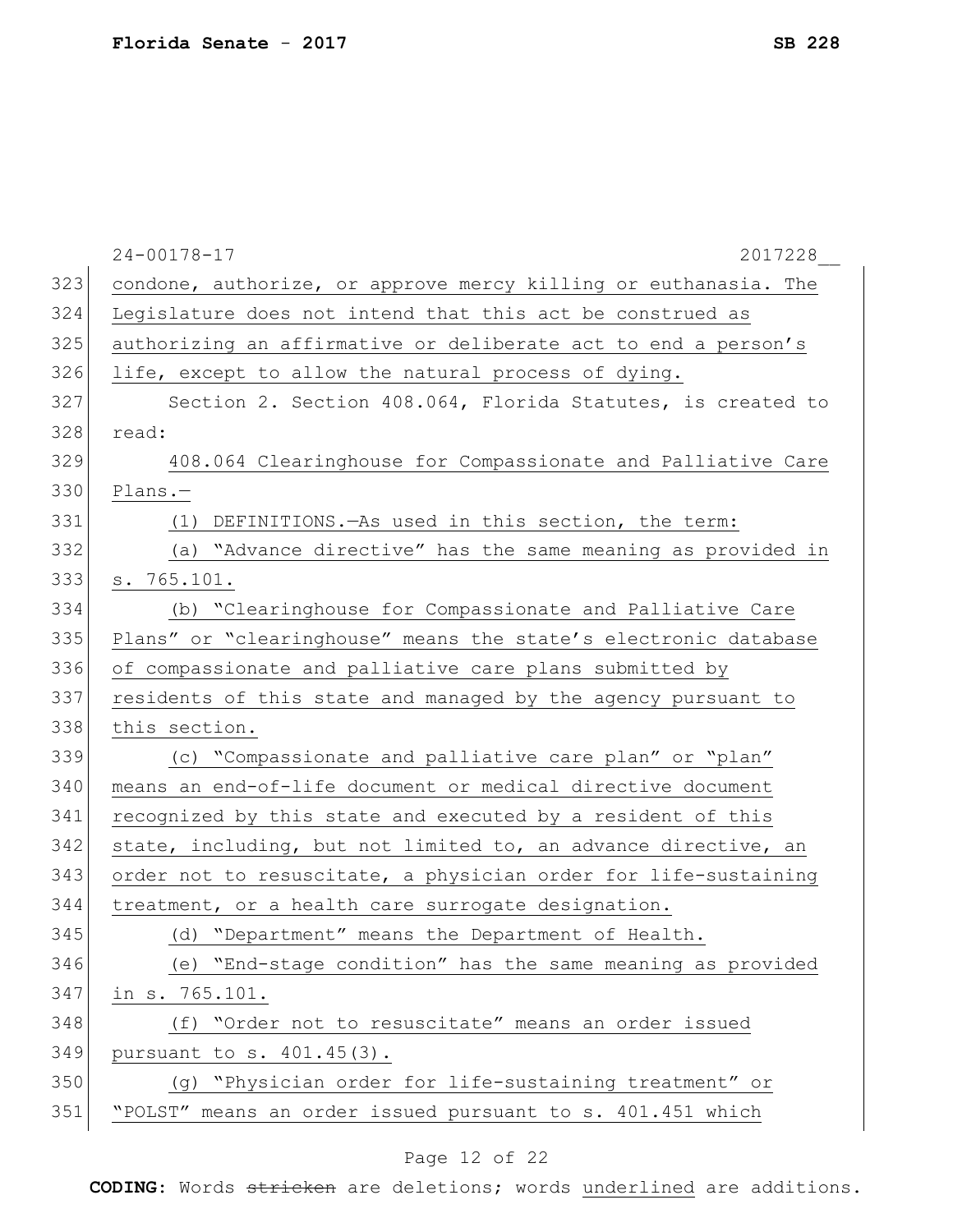|     | $24 - 00178 - 17$<br>2017228                                     |
|-----|------------------------------------------------------------------|
| 352 | specifies a patient with an end-stage condition and provides     |
| 353 | directions for that patient's medical treatment and care under   |
| 354 | certain conditions.                                              |
| 355 | (2) ELECTRONIC DATABASE. - The Agency for Health Care            |
| 356 | Administration shall:                                            |
| 357 | (a) By January 1, 2018, establish and maintain the               |
| 358 | Clearinghouse for Compassionate and Palliative Care Plans, a     |
| 359 | reliable and secure database consisting of compassionate and     |
| 360 | palliative care plans submitted by residents of this state which |
| 361 | is accessible to health care providers, health care facilities,  |
| 362 | and other authorized individuals through a secure electronic     |
| 363 | portal. The clearinghouse must allow the electronic submission,  |
| 364 | storage, indexing, and retrieval of such plans and allow access  |
| 365 | to such plans by the treating health care providers of the       |
| 366 | patients.                                                        |
| 367 | (b) Develop and maintain a validation system that confirms       |
| 368 | the identity of the health care facility, health care provider,  |
| 369 | or other authorized individual seeking the retrieval of a plan   |
| 370 | and provides privacy protections that meet all state and federal |
| 371 | privacy and security standards for the release of a patient's    |
| 372 | personal and medical information to a third party.               |
| 373 | (c) Consult with compassionate and palliative care               |
| 374 | providers, health care facilities, and residents of this state   |
| 375 | as necessary and appropriate to facilitate the development and   |
| 376 | implementation of the clearinghouse.                             |
| 377 | (d) Publish and disseminate to residents of this state           |
| 378 | information regarding the clearinghouse.                         |
| 379 | (e) In collaboration with the department, develop and            |
| 380 | maintain a process for the submission of compassionate and       |

# Page 13 of 22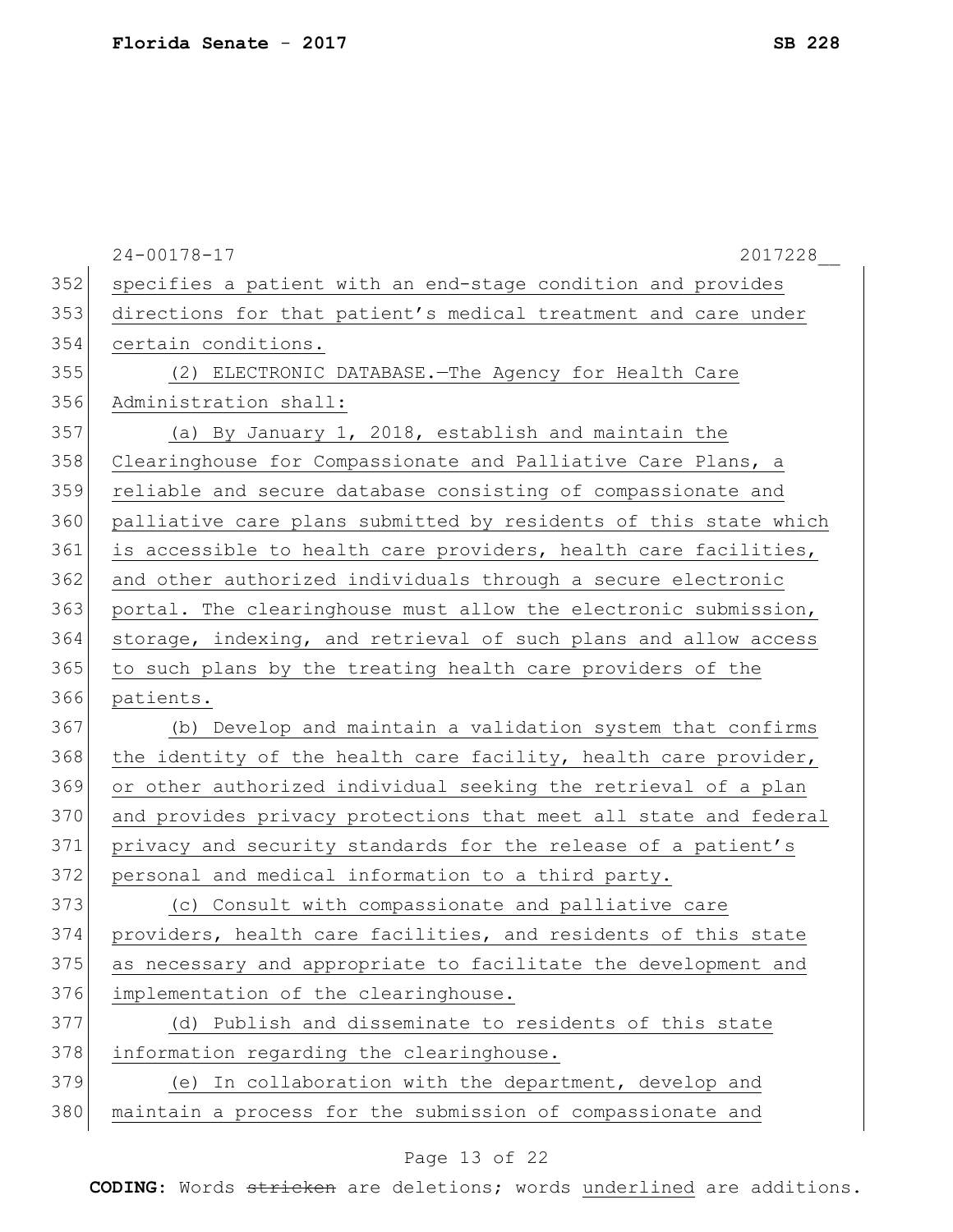|     | $24 - 00178 - 17$<br>2017228                                     |
|-----|------------------------------------------------------------------|
| 381 | palliative care plans by residents of this state or by health    |
| 382 | care providers on behalf, and at the direction, of their         |
| 383 | patients, or the patients' legal representatives as defined in   |
| 384 | s. 401.451, for inclusion in the clearinghouse.                  |
| 385 | (f) Provide training to health care providers and health         |
| 386 | care facilities in this state on how to access plans in the      |
| 387 | clearinghouse.                                                   |
| 388 | (3) ALTERNATIVE IMPLEMENTATION. - In lieu of developing the      |
| 389 | clearinghouse, the agency may subscribe to or otherwise          |
| 390 | participate in a database operated by a public or private entity |
| 391 | if that database meets the requirements of this section. The     |
| 392 | alternative database must operate on a statewide basis in this   |
| 393 | state, and may operate on a nationwide or regionwide basis.      |
| 394 | Section 3. Subsection (3) of section 400.142, Florida            |
| 395 | Statutes, is amended to read:                                    |
| 396 | 400.142 Emergency medication kits; orders not to                 |
| 397 | resuscitate.-                                                    |
| 398 | (3) Facility staff may withhold or withdraw cardiopulmonary      |
| 399 | resuscitation if presented with an order not to resuscitate      |
| 400 | executed pursuant to s. 401.45 or a physician order for life-    |
| 401 | sustaining treatment (POLST) form executed pursuant to s.        |
| 402 | 401.451 which contains an order not to resuscitate. Facility     |
| 403 | staff and facilities are not subject to criminal prosecution or  |
| 404 | civil liability, or considered to have engaged in negligent or   |
| 405 | unprofessional conduct, for withholding or withdrawing           |
| 406 | cardiopulmonary resuscitation pursuant to such an order or a     |
| 407 | POLST form. The absence of an order not to resuscitate executed  |
| 408 | pursuant to s. 401.45 or a POLST form executed pursuant to s.    |
| 409 | 401.451 does not preclude a physician from withholding or        |
|     |                                                                  |

# Page 14 of 22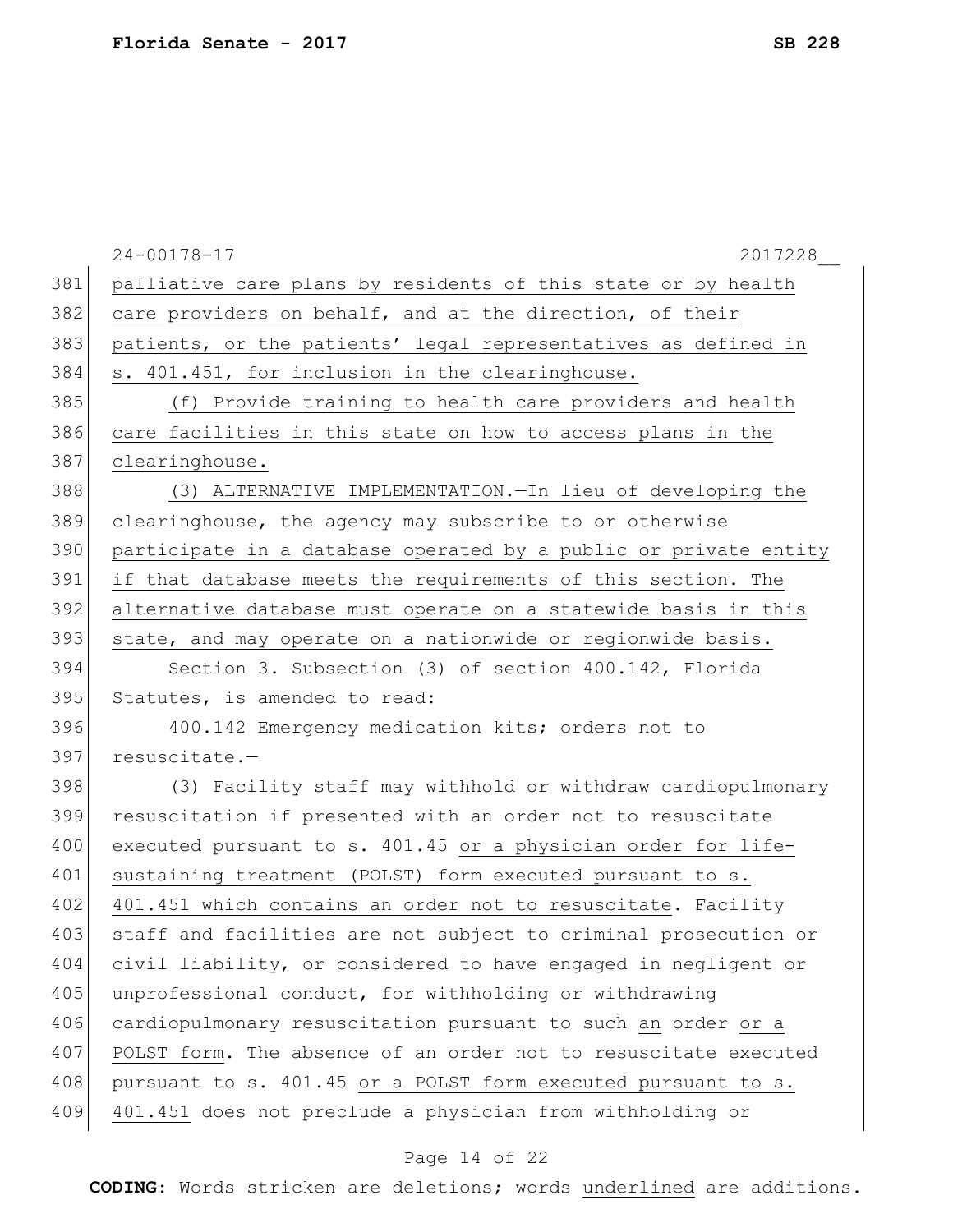24-00178-17 2017228\_\_ 410 withdrawing cardiopulmonary resuscitation as otherwise 411 authorized permitted by law. 412 Section 4. Section 400.487, Florida Statutes, is amended to 413 read: 414 400.487 Home health service agreements; physician's, 415 physician assistant's, and advanced registered nurse 416 practitioner's treatment orders; patient assessment; 417 establishment and review of plan of care; provision of services; 418 orders not to resuscitate; physician orders for life-sustaining 419 treatment.— 420 (1) Services provided by a home health agency must be

421 covered by an agreement between the home health agency and the 422 patient or the patient's legal representative specifying the 423 home health services to be provided, the rates or charges for 424 services paid with private funds, and the sources of payment, 425 which may include Medicare, Medicaid, private insurance, 426 personal funds, or a combination thereof. A home health agency 427 providing skilled care must make an assessment of the patient's 428 needs within 48 hours after the start of services.

429 (2) If When required by the provisions of chapter 464; part 430 I, part III, or part V of chapter 468; or chapter 486, the 431 attending physician, physician assistant, or advanced registered 432 nurse practitioner, acting within his or her respective scope of 433 practice, shall establish treatment orders for a patient who is 434 to receive skilled care. The treatment orders must be signed by 435 the physician, physician assistant, or advanced registered nurse 436 practitioner before a claim for payment for the skilled services 437 is submitted by the home health agency. If the claim is 438 submitted to a managed care organization, the treatment orders

#### Page 15 of 22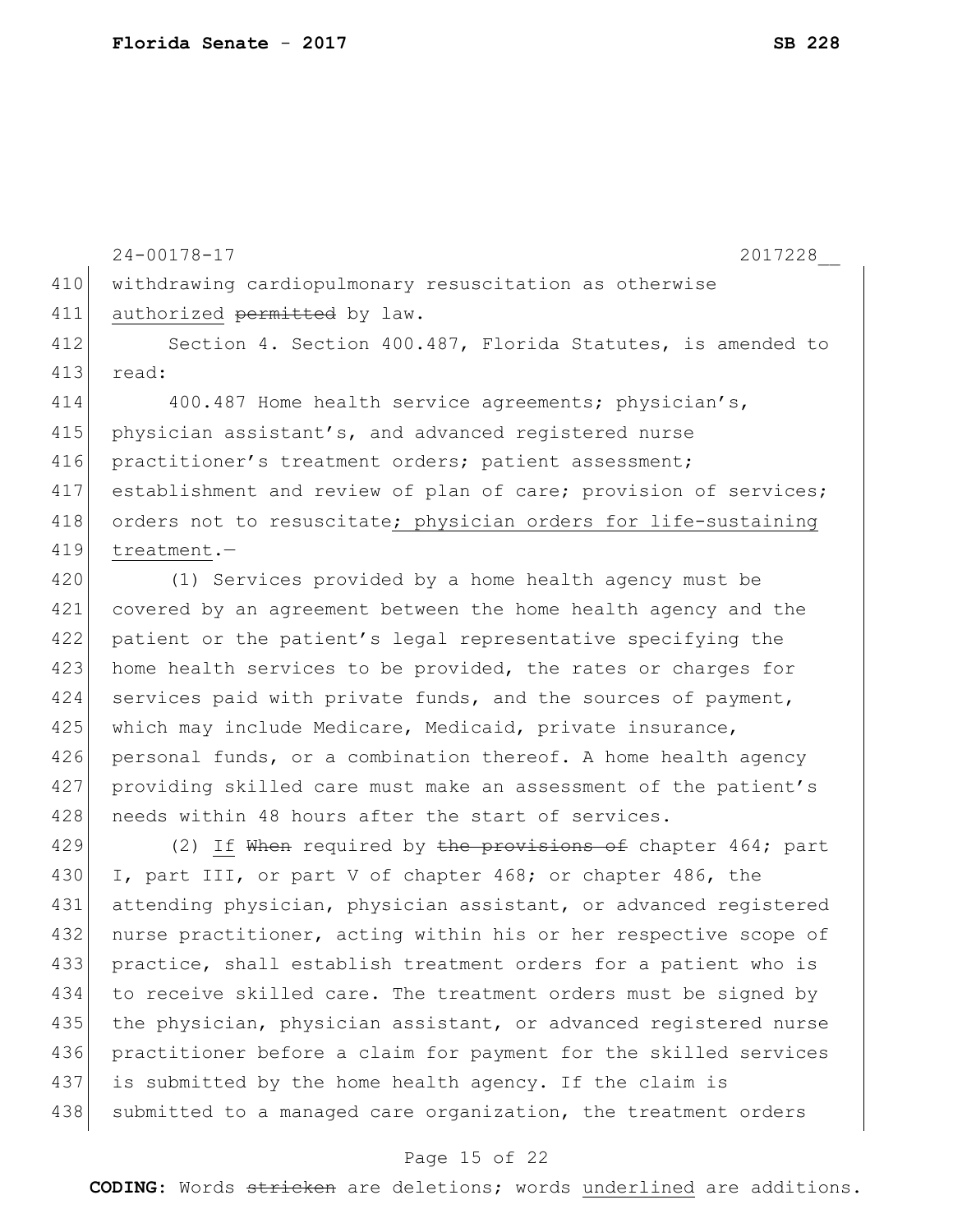```
24-00178-17 2017228__
439 must be signed within the time allowed under the provider
440 agreement. The treatment orders shall be reviewed, as frequently
441 as the patient's illness requires, by the physician, physician
442 assistant, or advanced registered nurse practitioner in
443 consultation with the home health agency.
444 (3) A home health agency shall arrange for supervisory 
445 visits by a registered nurse to the home of a patient receiving
446 home health aide services in accordance with the patient's
447 direction, approval, and agreement to pay the charge for the 
448 visits.
449 (4) Each patient has the right to be informed of and to 
450 participate in the planning of his or her care. Each patient
451 must be provided, upon request, a copy of the plan of care
452 established and maintained for that patient by the home health 
453 agency.
454 (5) If When nursing services are ordered, the home health
455 agency to which a patient has been admitted for care must 
456 provide the initial admission visit, all service evaluation
457 visits, and the discharge visit by a direct employee. Services 
458 provided by others under contractual arrangements to a home
459 health agency must be monitored and managed by the admitting 
460 home health agency. The admitting home health agency is fully
461 responsible for ensuring that all care provided through its
462 employees or contract staff is delivered in accordance with this
463 part and applicable rules.
```
464 (6) The skilled care services provided by a home health 465 agency, directly or under contract, must be supervised and 466 coordinated in accordance with the plan of care.

467 (7) Home health agency personnel may withhold or withdraw

#### Page 16 of 22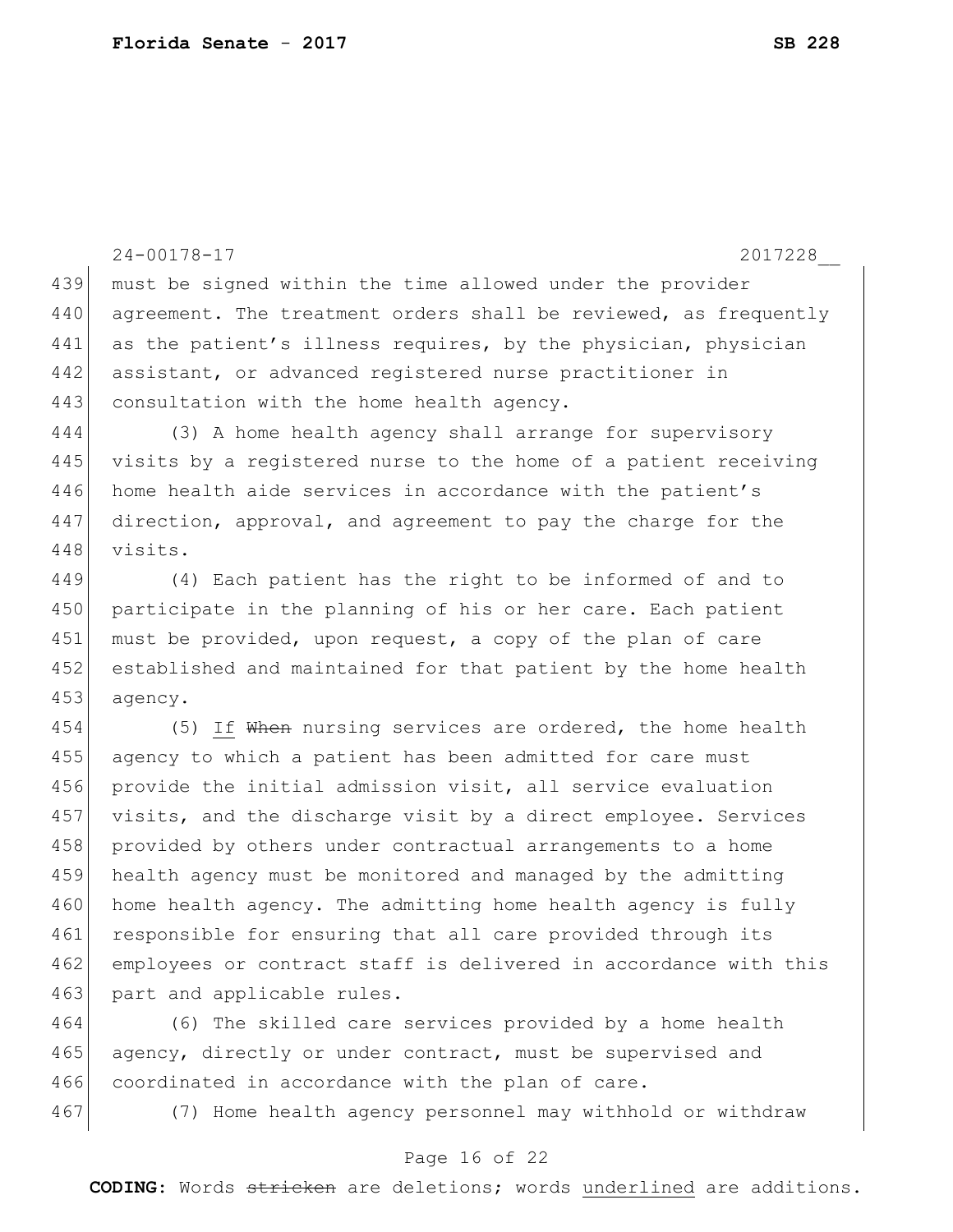|     | $24 - 00178 - 17$<br>2017228                                     |
|-----|------------------------------------------------------------------|
| 468 | cardiopulmonary resuscitation if presented with an order not to  |
| 469 | resuscitate executed pursuant to s. 401.45 or a physician order  |
| 470 | for life-sustaining treatment (POLST) form executed pursuant to  |
| 471 | s. 401.451 which contains an order not to resuscitate. The       |
| 472 | agency shall adopt rules providing for the implementation of     |
| 473 | such orders. Home health personnel and agencies are shall not be |
| 474 | subject to criminal prosecution or civil liability, and are not  |
| 475 | nor be considered to have engaged in negligent or unprofessional |
| 476 | conduct, for withholding or withdrawing cardiopulmonary          |
| 477 | resuscitation pursuant to such orders an order and rules adopted |
| 478 | by the agency.                                                   |
| 479 | Section 5. Paragraph (e) of subsection (1) of section            |
| 480 | 400.605, Florida Statutes, is amended to read:                   |
| 481 | 400.605 Administration; forms; fees; rules; inspections;         |
| 482 | $fines. -$                                                       |
| 483 | (1) The agency, in consultation with the department, may         |
| 484 | adopt rules to administer the requirements of part II of chapter |
| 485 | 408. The department, in consultation with the agency, shall by   |
| 486 | rule establish minimum standards and procedures for a hospice    |
| 487 | pursuant to this part. The rules must include:                   |
| 488 | (e) Procedures relating to the implementation of advance         |
| 489 | advanced directives; physician order for life-sustaining         |
| 490 | treatment (POLST) forms executed pursuant to s. 401.451; and     |
| 491 | orders not to resuscitate do-not-resuscitate orders.             |
| 492 | Section 6. Subsection (8) of section 400.6095, Florida           |
| 493 | Statutes, is amended to read:                                    |
| 494 | 400.6095 Patient admission; assessment; plan of care;            |
| 495 | discharge; death.-                                               |
| 496 | (8) The hospice care team may withhold or withdraw               |

# Page 17 of 22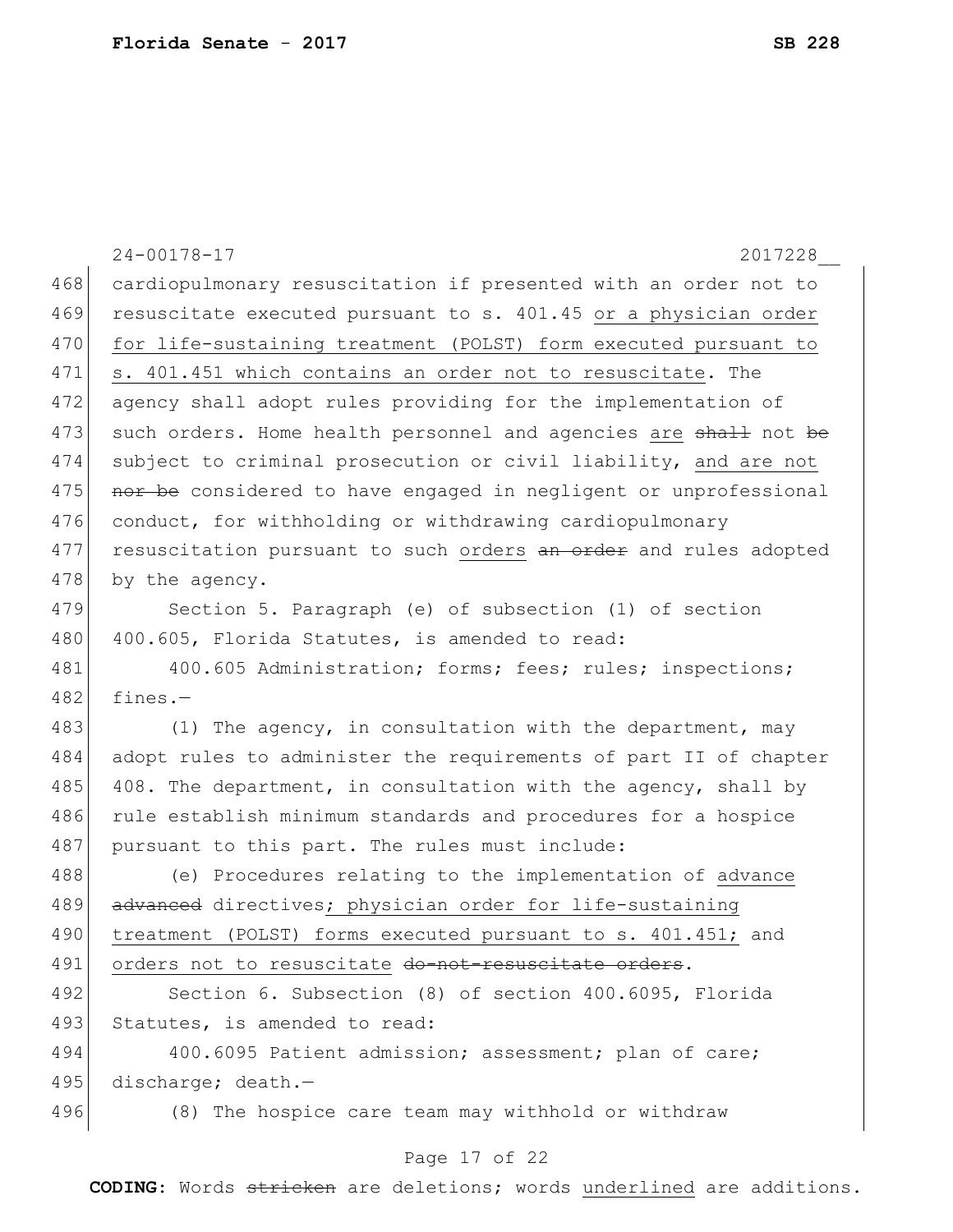|     | $24 - 00178 - 17$<br>2017228                                     |
|-----|------------------------------------------------------------------|
| 497 | cardiopulmonary resuscitation if presented with an order not to  |
| 498 | resuscitate executed pursuant to s. 401.45 or a physician order  |
| 499 | for life-sustaining treatment (POLST) form executed pursuant to  |
| 500 | s. 401.451 which contains an order not to resuscitate. The       |
| 501 | department shall adopt rules providing for the implementation of |
| 502 | such orders. Hospice staff are shall not be subject to criminal  |
| 503 | prosecution or civil liability, and are not nor be considered to |
| 504 | have engaged in negligent or unprofessional conduct, for         |
| 505 | withholding or withdrawing cardiopulmonary resuscitation         |
| 506 | pursuant to such orders an order and applicable rules. The       |
| 507 | absence of an order to resuscitate executed pursuant to s.       |
| 508 | 401.45 or a POLST form executed pursuant to s. 401.451 does not  |
| 509 | preclude a physician from withholding or withdrawing             |
| 510 | cardiopulmonary resuscitation as otherwise authorized permitted  |
| 511 | by law.                                                          |
| 512 | Section 7. Subsection (4) of section 401.35, Florida             |
| 513 | Statutes, is amended to read:                                    |
| 514 | 401.35 Rules.-The department shall adopt rules, including        |
| 515 | definitions of terms, necessary to carry out the purposes of     |
| 516 | this part.                                                       |
| 517 | (4) The rules must establish circumstances and procedures        |
| 518 | under which emergency medical technicians and paramedics may     |
| 519 | honor orders by the patient's physician not to resuscitate       |
| 520 | executed pursuant to s. 401.45, or under a physician order for   |
| 521 | life-sustaining treatment (POLST) form executed pursuant to s.   |
| 522 | 401.451 which contains an order not to resuscitate or honor      |
| 523 | orders to withhold or withdraw other forms of medical            |
| 524 | intervention, and the documentation and reporting requirements   |
| 525 | for handling such requests.                                      |
|     |                                                                  |

# Page 18 of 22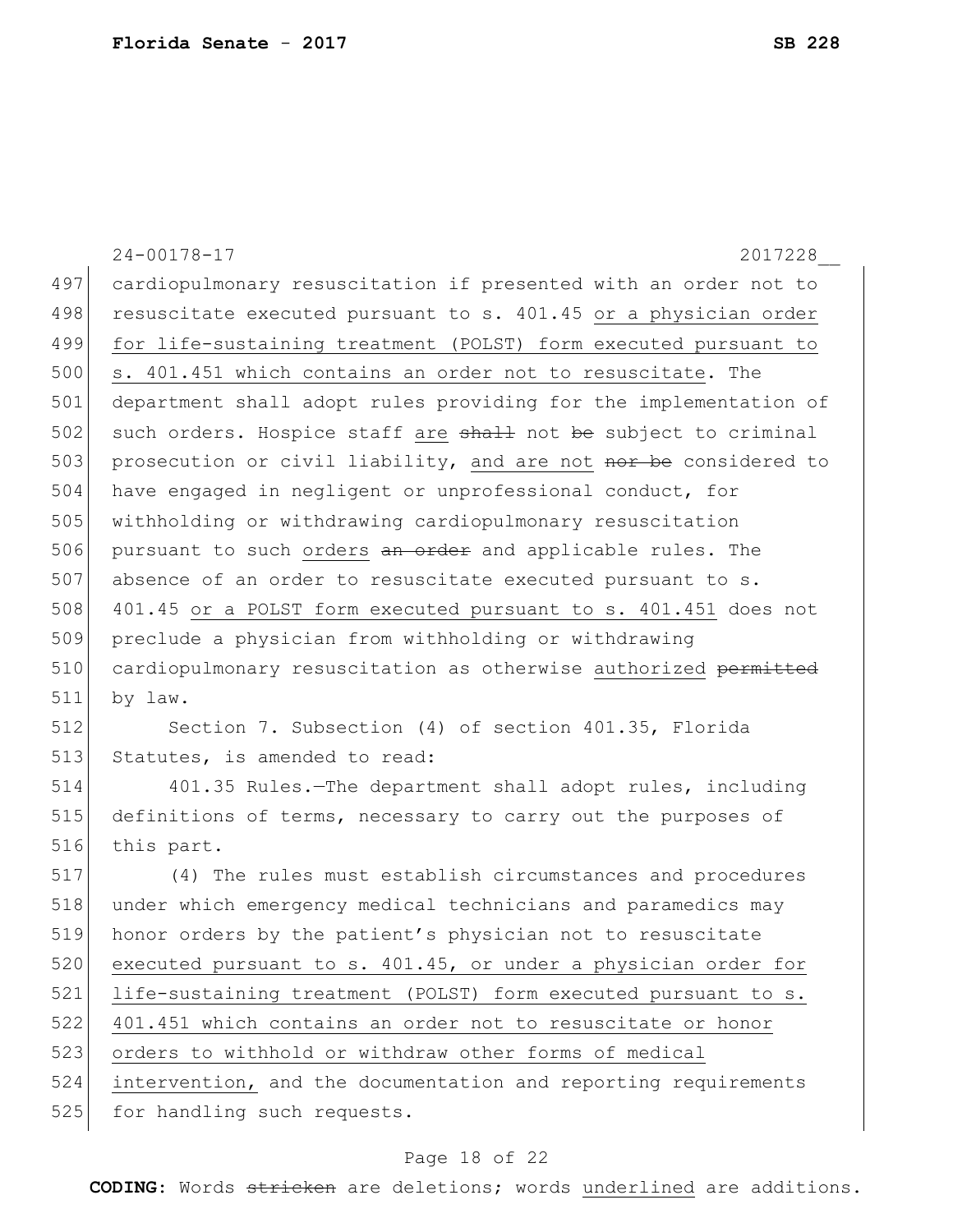|     | $24 - 00178 - 17$<br>2017228                                     |
|-----|------------------------------------------------------------------|
| 526 | Section 8. Paragraph (a) of subsection (3) of section            |
| 527 | 401.45, Florida Statutes, is amended to read:                    |
| 528 | 401.45 Denial of emergency treatment; civil liability.-          |
| 529 | (3) (a) Resuscitation or other forms of medical intervention     |
| 530 | may be withheld or withdrawn from a patient by an emergency      |
| 531 | medical technician, or paramedic, or other health care           |
| 532 | professional if the technician, paramedic, or professional is    |
| 533 | presented with evidence of an order not to resuscitate by the    |
| 534 | patient's physician or evidence of a physician order for life-   |
| 535 | sustaining treatment (POLST) form executed pursuant to s.        |
| 536 | 401.451 which contains an order not to resuscitate or an order   |
| 537 | not to perform other medical intervention, as applicable is      |
| 538 | presented to the emergency medical technician or paramedic. To   |
| 539 | be valid, an order not to resuscitate or not to perform other    |
| 540 | medical intervention, to be valid, must be on the form adopted   |
| 541 | by rule of the department. The form must be signed by the        |
| 542 | patient's physician and by the patient or, if the patient is     |
| 543 | incapacitated, the patient's health care surrogate or proxy as   |
| 544 | provided in chapter 765, court-appointed guardian as provided in |
| 545 | chapter 744, or attorney in fact under a durable power of        |
| 546 | attorney as provided in chapter 709 or, if the patient is a      |
| 547 | minor, the patient's parent or legal guardian. The court-        |
| 548 | appointed quardian or attorney in fact must have been delegated  |
| 549 | authority to make health care decisions on behalf of the         |
| 550 | patient.                                                         |
| 551 | Section 9. Subsection (4) of section 429.255, Florida            |
| 552 | Statutes, is amended to read:                                    |
| 553 | 429.255 Use of personnel; emergency care.-                       |
| 554 | (4) Facility staff may withhold or withdraw cardiopulmonary      |

# Page 19 of 22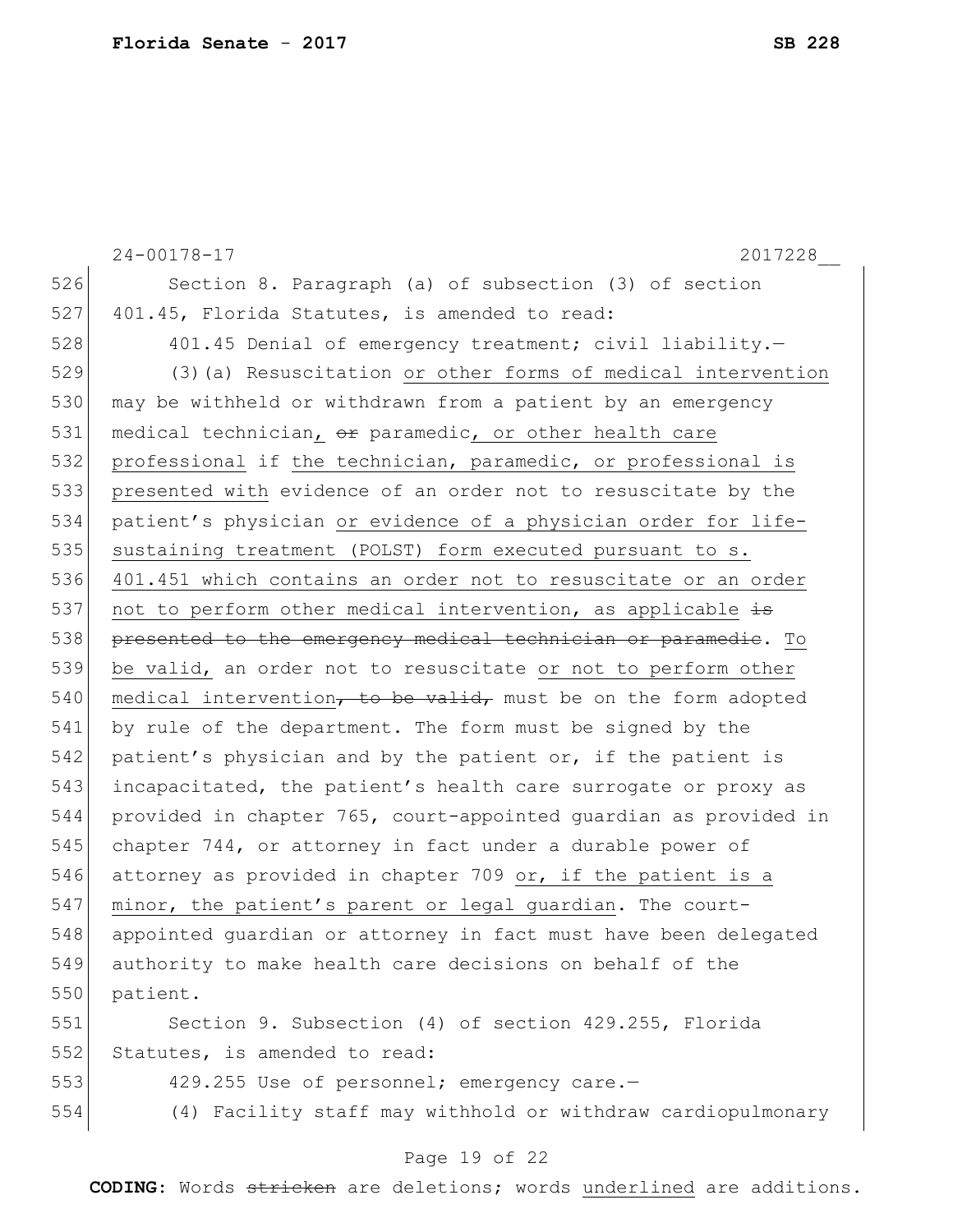|     | $24 - 00178 - 17$<br>2017228                                     |
|-----|------------------------------------------------------------------|
| 555 | resuscitation or the use of an automated external defibrillator  |
| 556 | if presented with an order not to resuscitate executed pursuant  |
| 557 | to s. 401.45 or a physician order for life-sustaining treatment  |
| 558 | (POLST) form executed pursuant to s. 401.451 which contains an   |
| 559 | order not to resuscitate. The department shall adopt rules       |
| 560 | providing for the implementation of such orders. Facility staff  |
| 561 | and facilities are shall not be subject to criminal prosecution  |
| 562 | or civil liability, and are not nor be considered to have        |
| 563 | engaged in negligent or unprofessional conduct, for withholding  |
| 564 | or withdrawing cardiopulmonary resuscitation or use of an        |
| 565 | automated external defibrillator pursuant to such an order or a  |
| 566 | POLST form which contains an order not to resuscitate and rules  |
| 567 | adopted by the department. The absence of an order not to        |
| 568 | resuscitate executed pursuant to s. 401.45 or a POLST form       |
| 569 | executed pursuant to s. 401.451 does not preclude a physician    |
| 570 | from withholding or withdrawing cardiopulmonary resuscitation or |
| 571 | use of an automated external defibrillator as otherwise          |
| 572 | authorized permitted by law.                                     |
| 573 | Section 10. Subsection (3) of section 429.73, Florida            |
| 574 | Statutes, is amended to read:                                    |
| 575 | 429.73 Rules and standards relating to adult family-care         |
| 576 | homes.-                                                          |
| 577 | (3) The department shall adopt rules providing for the           |
| 578 | implementation of orders not to resuscitate and physician order  |
| 579 | for life-sustaining treatment (POLST) forms executed pursuant to |
| 580 | s. 401.451. The provider may withhold or withdraw                |
| 581 | cardiopulmonary resuscitation if presented with an order not to  |
| 582 | resuscitate executed pursuant to s. 401.45 or a POLST form       |
| 583 | executed pursuant to s. 401.451 which contains an order not to   |

# Page 20 of 22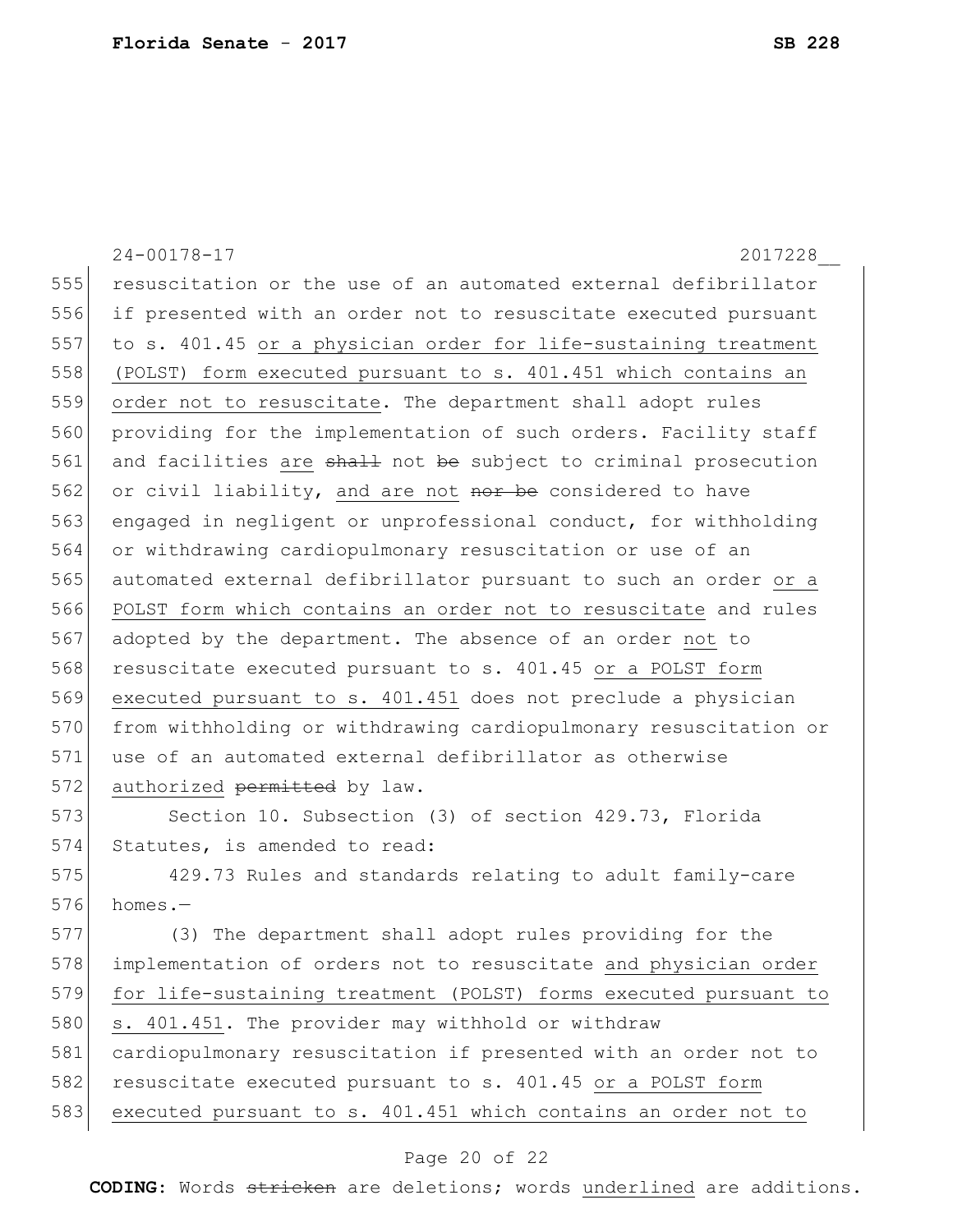|     | $24 - 00178 - 17$<br>2017228                                          |
|-----|-----------------------------------------------------------------------|
| 584 | resuscitate. The provider is shall not be subject to criminal         |
| 585 | prosecution or civil liability, and is not nor be considered to       |
| 586 | have engaged in negligent or unprofessional conduct, for              |
| 587 | withholding or withdrawing cardiopulmonary resuscitation              |
| 588 | pursuant to such orders an order and applicable rules.                |
| 589 | Section 11. Present subsections (7) and (8) of section                |
| 590 | 456.072, Florida Statutes, are redesignated as subsections (8)        |
| 591 | and $(9)$ , respectively, and a new subsection $(7)$ is added to that |
| 592 | section, to read:                                                     |
| 593 | 456.072 Grounds for discipline; penalties; enforcement.-              |
| 594 | (7) A licensee may withhold or withdraw cardiopulmonary               |
| 595 | resuscitation or the use of an automated external defibrillator       |
| 596 | if presented with an order not to resuscitate executed pursuant       |
| 597 | to s. 401.45 or a physician order for life-sustaining treatment       |
| 598 | (POLST) form executed pursuant to s. 401.451 which contains an        |
| 599 | order not to resuscitate. The department shall adopt rules            |
| 600 | providing for the implementation of such orders. A licensee is        |
| 601 | not subject to criminal prosecution or civil liability, and is        |
| 602 | not considered to have engaged in negligent or unprofessional         |
| 603 | conduct, for withholding or withdrawing cardiopulmonary               |
| 604 | resuscitation or the use of an automated external defibrillator,      |
| 605 | or otherwise carrying out an order in an order not to                 |
| 606 | resuscitate executed pursuant to s. 401.45 or a POLST form            |
| 607 | executed pursuant to s. 401.451, pursuant to the order not to         |
| 608 | resuscitate or the POLST form and pursuant to rules adopted by        |
| 609 | the department. The absence of an order not to resuscitate            |
| 610 | executed pursuant to s. 401.45 or a POLST form executed pursuant      |
| 611 | to s. 401.451 does not preclude a licensee from withholding or        |
| 612 | withdrawing cardiopulmonary resuscitation or the use of an            |

# Page 21 of 22